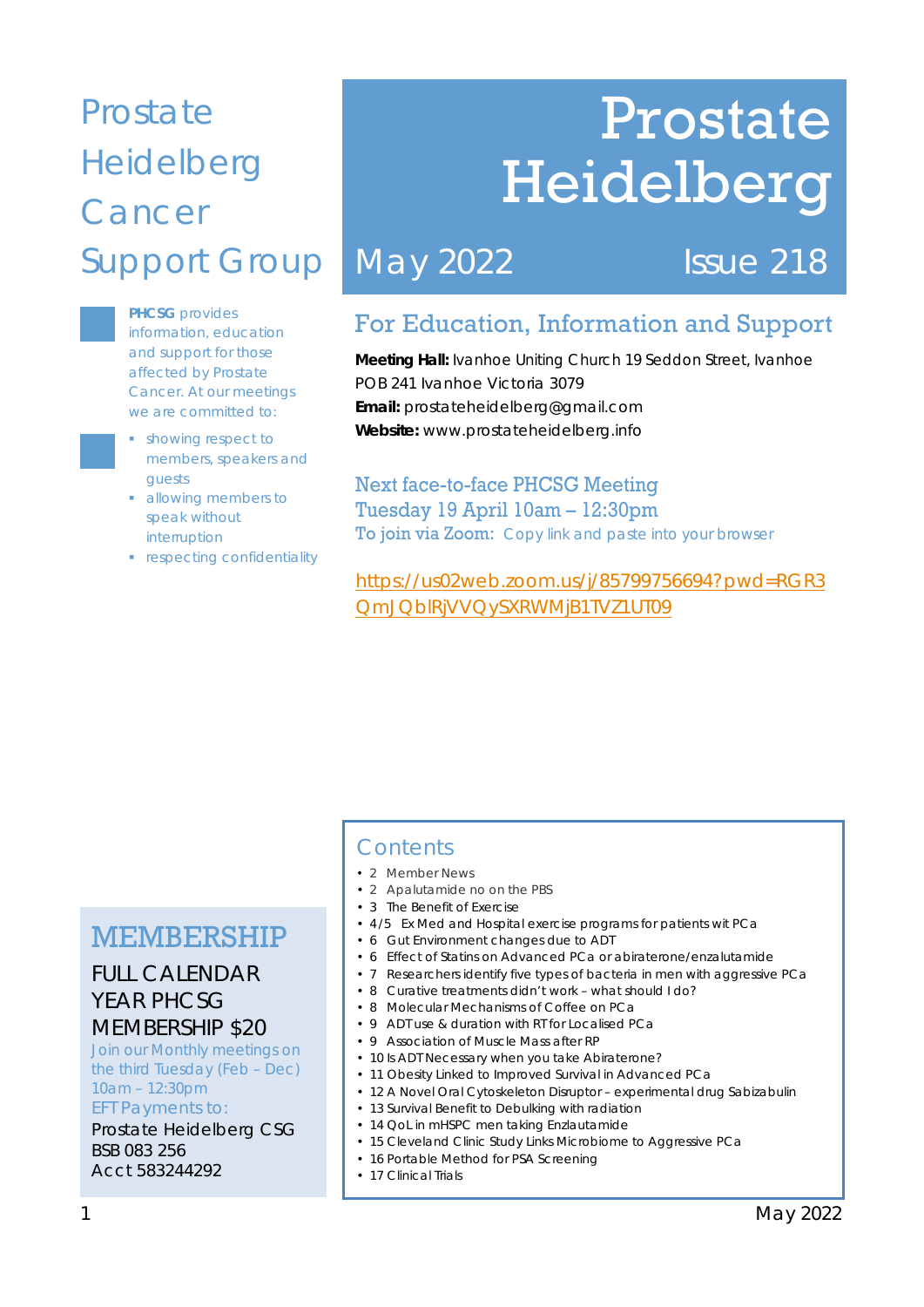### Member News

A fair amount of time was spent at our April meeting talking about ADT and how to overcome the side effects hence this edition concentrates on exercise and hormone therapy.

Every so often exercise studies and trials are available. We have included details of exercise programs that members can join (on page 4) or checkout your treating hospital as many now have Cancer Exercise & Wellness Programs for patients.

The following Utube article may also be of interest to you: https://www.youtube.com/watch?v=sRBiM5cPkzs

If there is anything you want to talk through in relation to your treatment or wellbeing please don't hesitate to ring:

| Max Shub    | 0413 777 342 |
|-------------|--------------|
| Mike Waller | 0438 616 240 |

**Michael Meszaros** 0407 837 538

### Apalutamide now on the PBS

#### 29 April 2022

Australian men with early-stage prostate cancer that no longer responds to traditional hormone therapy will now be able to access a new form of treatment rather than wait for their cancer to spread.

Erlyand® (apalutamide) [was] listed on the Pharmaceutical Benefits Scheme from 1 May for approximately 1,000 men with non-metastatic prostate cancer who despite treatment with testosterone-lowering medication experience a rapid rise in prostate specific antigen (PSA) levels, signalling the imminent spread of cancer. Erlyand will be prescribed in combination with androgen deprivation therapy.

"This PBS listing is an important development, and our message is clear – early diagnosis, early treatment and early identification of changes in cancer activity are key to containing and combatting prostate cancer," said CEO Anne Savage.

The PBS listing means that eligible patients will pay just \$42.50 (general patients) or \$6.90 (concessional patients) for each cycle of treatment with Erlyand.

Without listing on the PBS, the precision medicine would cost consumers around \$40,000 a year.

Associate Professor Arun Azad from Peter MacCallum Cancer Centre said that the PBS listing meant eligible Australian patients would have affordable access to Erlyand, an oral therapy which was made available overseas more than four years ago as the first approved medicine to treat non-metastatic prostate cancer.

"Stopping cancer before it spreads represents a shift in how we treat prostate cancer. It's akin to identifying and dowsing flames before they form and spread as a bushfire."

Associate Professor Azad explained that while there were treatments for advanced prostate cancer, suppressing the cancer at an earlier stage is a more effective strategy which avoids "fighting the cancer on multiple fronts".

Erlyand works by blocking the action of testosterone in prostate cancer cells and prevents the hormone androgen, which plays a role in prostate cancer growth, from binding to the androgen receptor.2 The therapy is taken as a tablet once a day, with or without food.

Janssen Australia and New Zealand Managing Director, Biljana Naumovic said the company had been "working to secure a PBS listing since 2018".

"It's been a long wait and the implications on the health of men with non-metastatic prostate cancer cannot be underestimated," she said.

"This is why the Federal Government's review of National Medicines Policy must remove the barriers to timely and equitable access to innovative medicines."

Ms Naumovic confirmed that Janssen continues to explore the use of Erlyand at different stages in the prostate cancer treatment journey. "We are hopeful that Erlyand will play an important role in combatting various forms of prostate cancer."

All medicines have side-effects. The most common side-effects that occurred with Erlyand in the clinical trials were fatigue, arthralgia, rash, decreased appetite, fall, weight decreased, hypertension, hot flush, diarrhea and fracture.

**Disclaimer:** *Information in this newsletter is not intended to take the place of medical advice. Please ask your doctor to clarify any details that may be related to your treatment. PHCSG have no liability whatsoever to you in connection with this newsletter.*

Prostate Cancer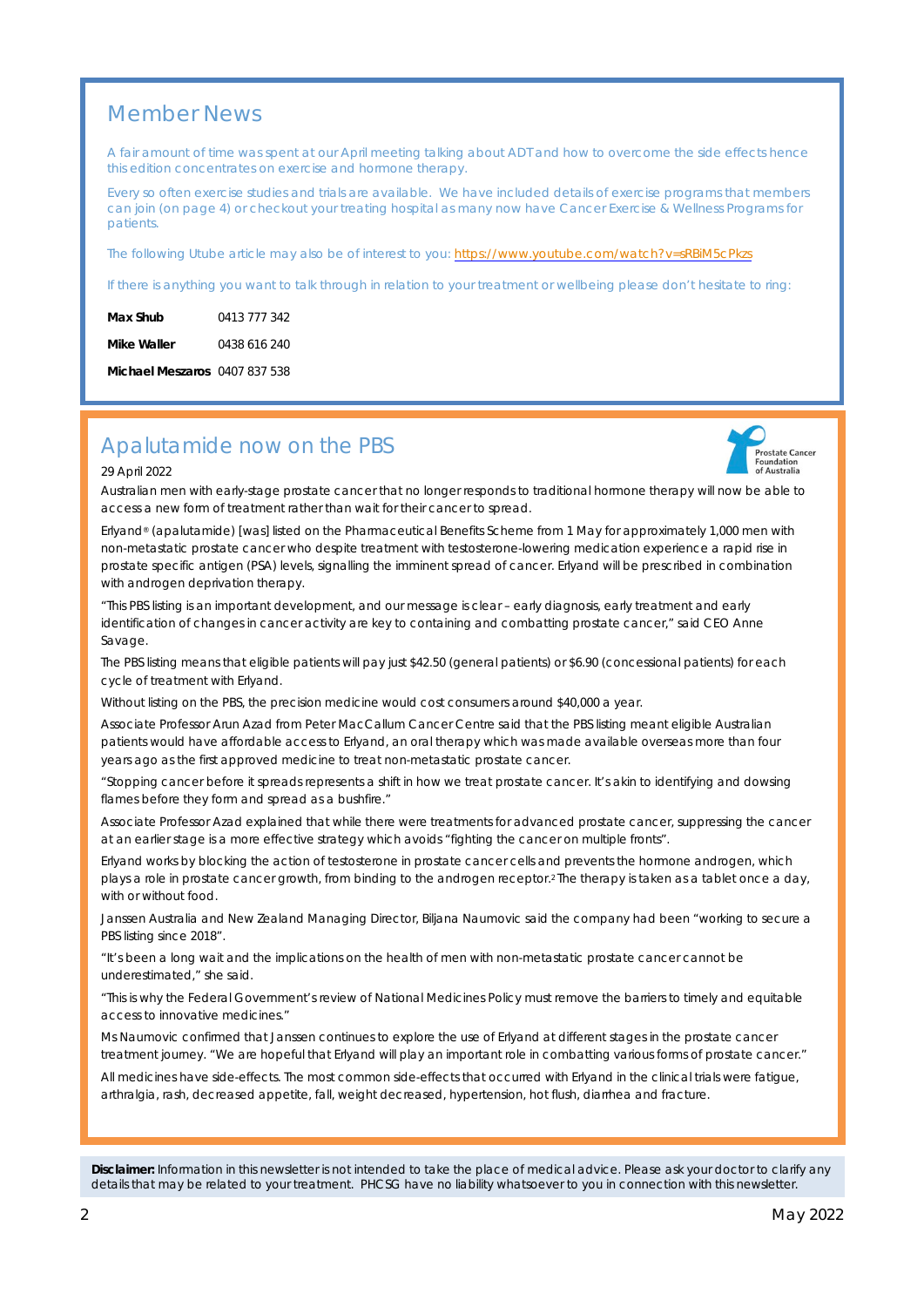

## The Benefit of Exercise

**Source:** https://anzup.org.au/story/exercisein-cancer-care/

In Australia someone is diagnosed with cancer every four minutes. Every one of those patients would benefit from exercise but only one in ten will exercise enough during and after their cancer treatment.

Why? Research now shows that exercise greatly benefits cancer patients. Cancer patients who regularly exercise experience less severe and fewer side effects from treatments. They can also reduce the physical deteriorations caused by cancer, combat fatigue, relieve mental distress and improve quality of life. Cancer patients who regularly exercise may also have a lower relative risk of cancer recurrence and of dying from cancer. (Please use this link for further information https://theconversation.com/everycancer-patient-should-beprescribed-exercise-medicine-95440)

A group of Australian cancer experts have now launched a position statement calling for exercise to be prescribed to all cancer patients as part of their routine treatment.

The Clinical Oncology Society of Australia (COSA) has prepared the Exercise in Cancer Care paper, which states doctors, should prescribe particular exercise regimes and refer patients to exercise specialists with experience in cancer care. That is, exercise should be prescribed to all cancer patients as part of their routine treatment.

The statement has been endorsed by more than 25 health organisations, including the Cancer Council, Peter MacCallum Cancer Centre and ANZUP. A COSA report on the subject has been published in the Medical Journal of Australia.

The COSA statement finds most cancer patients do not meet exercise recommendations. The level of exercise outlined in the statement includes:

- At least 150 minutes of moderate intensity or 75 minutes of vigorousintensity aerobic exercise (e.g. swimming, cycling, walking, jogging) each week; and,
- Two to three resistance exercise (i.e. lifting weights) sessions each week encompassing moderate to vigorous-intensity exercises targeting the main muscle groups.
- When correctly prescribed and managed, exercise is safe for people with cancer and the risk of complications is moderately small.

**ANZUP is fully committed to providing better outcomes for cancer patients and this includes investigating exercise in cancer treatment. Through the Below the Belt Research Fund two grant recipients are further exploring the importance and value of exercise in cancer care.**

**1) Dr Camille Short from the University of Adelaide is currently exploring:**

*Delivering personalised and evidence-based exercise support to men with metastatic prostate cancer via the internet – A pilot randomised clinical trial examining intervention impact on behaviour change and quality of life.*

This research recognises that both physical activity and psychological support can greatly improve quality of life for men with metastatic prostate cancer. Although it is suggested men are more likely to follow physical activity guidelines than use psychological support, traditional supervised exercise is often unavailable and/or underutilised. It is important physical activity is accessible and affordable,

but also individualised, evidencebased and safe. This study will provide personalised physical activity advice through an innovative webbased platform. It will be evaluated to ensure it works as intended and is well received by users and has the potential for significant impact through increased reach and uptake.

While there are some face-to-face programs available, many men live too far away, are too unwell or lack funds to attend face-to-face sessions, especially on an ongoing basis. Our research team, which consists of experts in prostate cancer, exercise physiology, psychology, medicine and telehealth is well placed to develop an alternative support system that will be available to men with metastatic disease via the internet.

Once the website is developed the next step will be to conduct preliminary research to ensure it works as intended and is well received by the initial users.

**2) Professor Dennis Taaffe, Edith Cowan University is researching:**

*Exercise Medicine Prior to Open Radical Cystectomy: Feasibility and Preliminary Efficacy*

Bladder removal surgery as a treatment for bladder cancer is associated with high complication and hospital re-admission rates, as well as significant risk of morbidity and mortality. This risk is increased for patients with poor physical fitness or overall function. This study will test the benefits of a supervised four-week pre-surgery strength and aerobic exercise program in improving postsurgery outcomes and quality of life. It is the first Australian study to test the feasibility and preliminary effectiveness of pre-surgical exercise with opportunities to then proceed to a larger multicentre Phase III trial.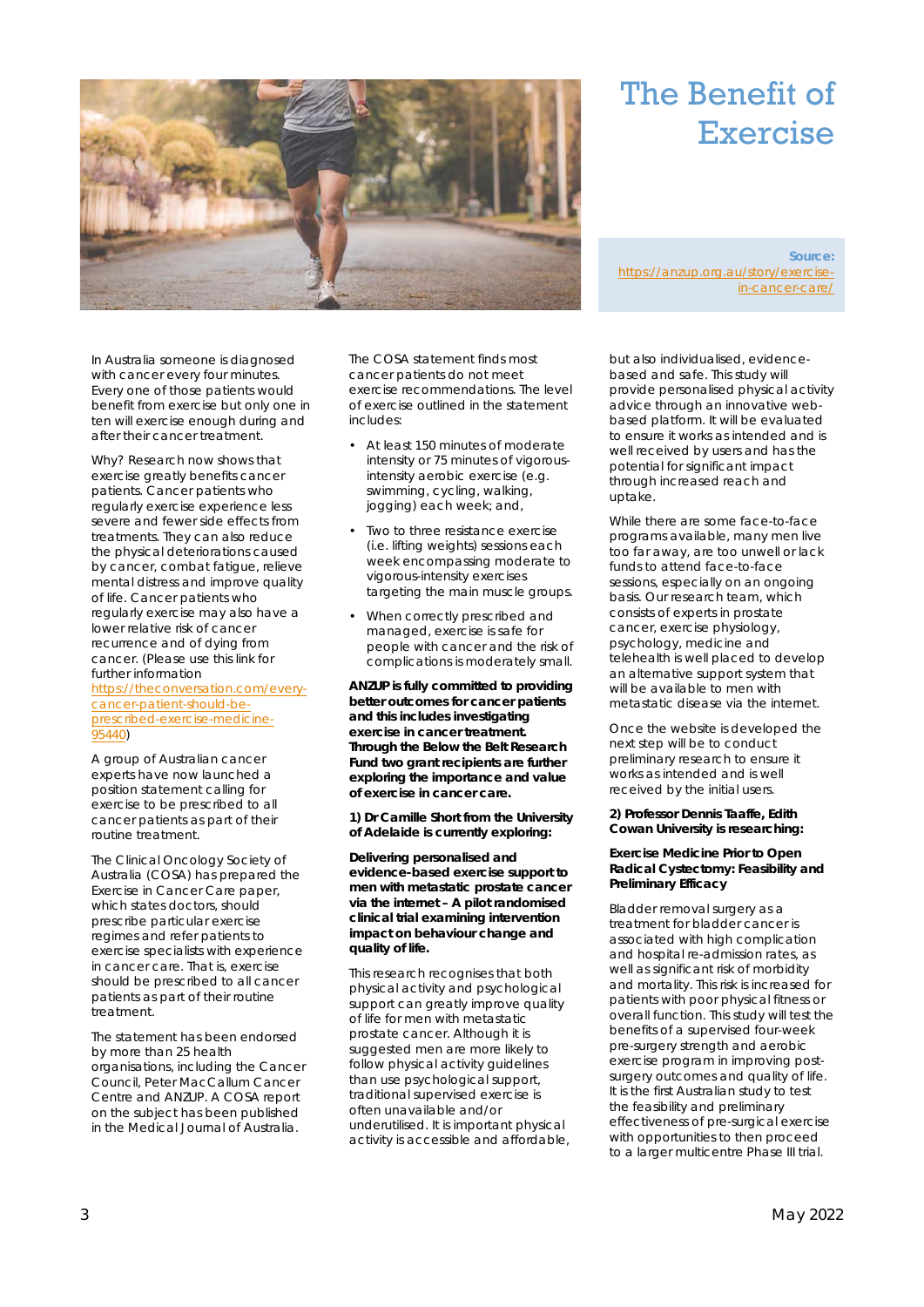

**Why should people with cancer exercise?** If the effects of exercise could be encapsulated in a pill it would be prescribed to every person with cancer. Even if this pill had just a fraction of the positive health benefits

- Is a safe & effective program specifically designed for people with cancer
- Counteracts the adverse effects of cancer and its treatment
- Involves an individualised exercise medicine program delivered by experienced exercise physiologists in local fitness centres
- Enhances physical and mental wellbeing and delivers profound improvements to the lives of people with cancer
- Is based on the latest scientific research
- Is an Australian Charities and Not-for-profit Commission (ACNC) registered not-for-profit organization
- Is designed and administered by international leaders in the field of exercise and cancer research and practice

**Source:** https://www.exmedcancer.org.au/

- Years of scientific research has established exercise as an invaluable medicine in the management of cancer. Evidence based guidelines recommend all people with cancer exercise regularly to help tolerate and recover from cancer treatments.
- Research shows that people with cancer who exercise regularly have a lower relative risk of dying from cancer, a lower relative risk of cancer recurrence and they experience fewer and/or less severe treatment-related adverse effects.

To spice up your motivation for running, walking or cycling (or any distance based exercise) you could try taking a virtual fitness challenge and travel the world at the same time. https://www.theconqueror.events/

The following hospitals/organisations provide exercise programs for their patients with prostate cancer. Please note that it is not an exhaustive list and if you know of other programs in Melbourne or Victoria please let us know.



The Man Plan support program was developed to support prostate cancer patients prescribed Lucrin through their treatment journey. It focuses on resistance-based exercise and providing practical wellbeing information and resources.

You can choose between two options:

- **Exercise sessions with an accredited exercise physiologist**, either at a clinic location or via Zoom in a virtual appointment. Face to face sessions subject to location and availability.
- **Self-managed support** with access to a variety of resources to support you with exercise and your overall wellbeing. You can request a phone call with an exercise physiologist to assist with setting up good exercise habits and for any exercise related questions or concerns.

Use the form at https://themanplan.com.au/manplanenrolment to enrol yourself into The Man Plan® program and select your exercise preference so that we can tailor the program to best suit your current needs.



You don't need a GP referral to access some services such as Exercise Physiology and Pelvic Floor Physiotherapy, however if you have a referral from a GP management/care plan in place these services may not incur a fee. Please speak to their reception staff for more information.

Level 8, 14-20 Blackwood Street, North Melbourne VIC 3051 Tel 03 8373 7600

https://themanplan.com.au/manplanenrolment



Eligard provides a series of customised exercise programs for patients with PCa at any level of fitness. https://eliplus.com.au/enrol/

This website is intended for Australian healthcare professionals only so will need to talk to your GP or other healthcare professional to access it on your behalf.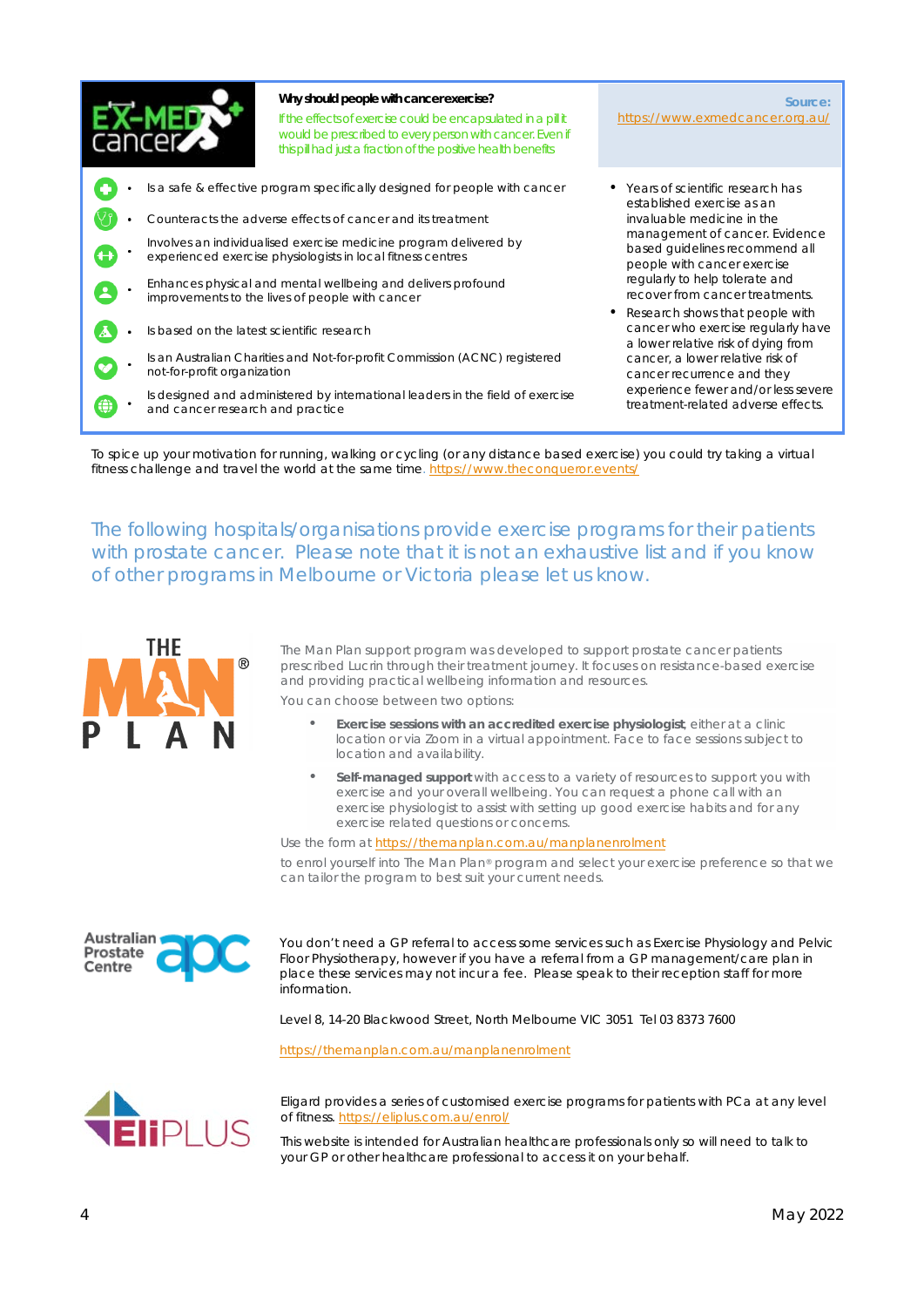

A qualified exercise physiologist will discuss why exercise is considered important before, during and after cancer treatment.

This will help you in:

- Improving your energy levels
- Helping control your pain
- Helping your body function as well as possible
- Assisting with depression and anxiety
- Making it easier for you to do daily activities on your own

When: Last Thursday of every month Time: 12:00pm - 1:00pm Where: Online via Zoom For further information or if you have a question, please contact the Wellbeing Centre

team by: Phone: (03) 8559 6260 (Monday to Friday 9:00am - 5:00pm, voicemail available)

Email: WellbeingCentre@petermac.org

https://www.petermac.org/events/lets-talk-exercise-online



The Exercise Physiology service, as a part of the Wellness and Supportive Care services, delivers exercise education and individualised exercise prescription to outpatients receiving cancer treatment at the ONJ Centre.

Our Exercise Physiologist, Ashley Bigarin, has specialist knowledge in prescribing exercise programs for patients with cancer. To plan the program that is right for you, she takes into consideration your diagnosis, your treatment plan and any side effects you may be experiencing.

During your first appointment, you can discuss what exercise option would suit you best; within the gym located in the ONJ centre, in the comfort of your own home or we can help you find a service closer to home.

Tel 03 9496 9445 onjexercise@austin.org.au

https://www.onjcancercentre.org/patients-family/diagnosis-treatment/your-wellnessmatters/our-wellness-programs/exercise-physiology-service



For referrals and enquiries regarding our Allied Health services and programs please contact ACCESS on (03) 9508 1700 or email access@cabrini.com.au.

#### Available at:

- Epworth Brighton
- Epworth Camberwell
- Epworth Hawthorn
- Epworth Geelong (general cancer rehabilitation program only)

A referral from a GP, specialist or other health professional is required to access Epworth Rehabilitation programs.

The program aims to increase your general fitness and assist with skills and confidence to improve your well-being. The program runs twice a week for seven weeks. Each session consists of one hour of exercise (tailored to your needs and level of fitness) and one hour of education. (from managing side effects through to the emotional impact of cancer).

#### Download Epworth Rehabilitation referral form



5 Arnold Street, Box Hill, Victoria, 3128 Australia

www.easternhealth.org.au

Education sessions are run by experts in their fields including: P: 1300 342 255 · Occupational Therapist; Oncology Nurse; Dietician; Physiotherapist; Social Worker

> The program accepts people at all stages of treatment. It is OK if you are still waiting for treatment, still having treatment or have completed your treatment.

Carers and partners are welcome as participants often find it helpful to have carers/partners with them at the education sessions.

The cost is \$8 per visit but in the case of financial hardship, special arrangements regarding costs can be negotiated.

Paid parking is available on-site.

Please contact the program coordinator for details.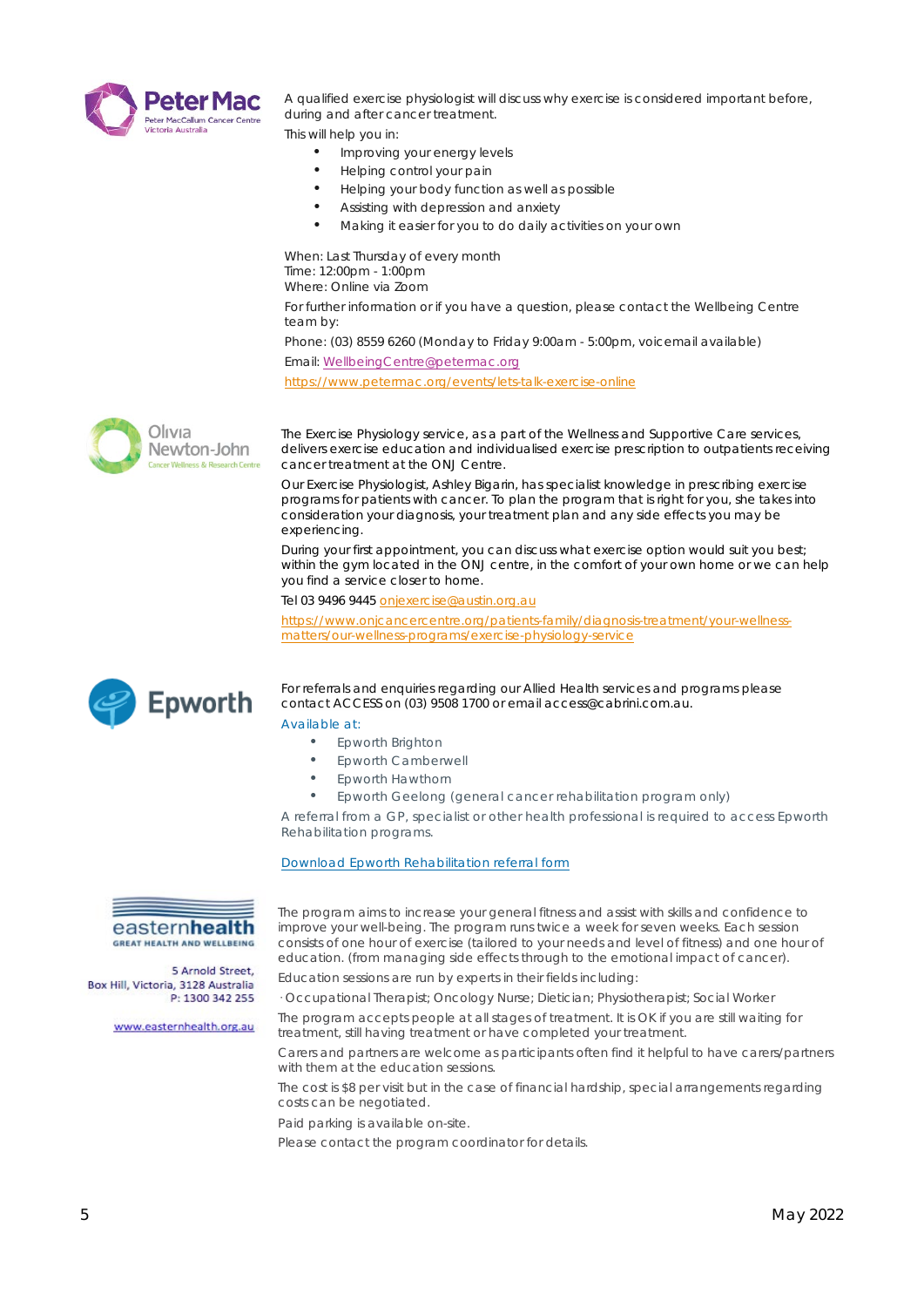

## Gut Environment Changes Due to Androgen Deprivation Therapy in Patients with PCa

#### **Abstract**

**Background:** It is estimated that by 2040 there will be 1,017,712 new cases of prostate cancer worldwide. Androgen deprivation therapy (ADT) is widely used as a treatment option for all disease stages. ADT, and the resulting decline in androgen levels, may indirectly affect gut microbiota. Factors affecting gut microbiota are wide-ranging; however, literature is scarce on the effects of ADT on gut microbiota and metabolome profiles in patients with prostate cancer.

**Methods:** To study the changes of gut microbiome by ADT, this 24-week observational study investigated the relationship between testosterone levels and changes in gut microbiota in Japanese patients with

prostate cancer undergoing ADT. Sequential faecal samples were collected 1 and 2 weeks before ADT, and 1, 4, 12, and 24 weeks after ADT. Blood samples were collected at almost the same times. Bacterial 16 S rRNA gene-based microbiome analyses and capillary electrophoresis-time-of-flight mass spectrometry-based metabolome analyses were performed.

**Results:** In total, 23 patients completed the study. The ɑ- and ßdiversity of gut microbiota decreased significantly at 24 weeks after ADT (p = 0.017, p < 0.001, respectively). Relative abundances of Proteobacteria, Gammaproteobacteria, Pseudomonadales, Pseudomonas, and concentrations of urea,

**Source:** https://pubmed.ncbi.nlm.nih.gov/35 418210/

lactate, butyrate, 2 hydroxyisobutyrate and Sadenosylmethionine changed significantly after ADT ( $p < 0.05$ ). There was a significant positive correlation between the abundance of Proteobacteria, a known indicator of dysbiosis, and the concentration of lactate ( $R = 0.49$ ,  $p < 0.01$ ). **Conclusions:** The decline in testosterone levels resulted in detrimental changes in gut microbiota. This dysbiosis may contribute to an increase in frailty and an increased risk of adverse outcomes in patients with prostate cancer.

© 2022. The Author(s), under exclusive licence to Springer Nature Limited.



The Effect of Statins on Advanced Prostate Cancer Patients with Androgen Deprivation Therapy or Abiraterone/Enzalutamide

#### **Abstract**

**What is known and objective:** To evaluate the effects of statin use on the treatment outcomes (i.e. overall survival and cancer-specific survival) among advanced prostate cancer (PCa) patients treated with androgen deprivation therapy (ADT) or abiraterone/enzalutamide.

**Methods:** The original studies, examining the effects of statins on the outcomes (i.e. overall survival and cancer-specific survival) among PCa patients treated with ADT or abiraterone/enzalutamide, were identified through a systematic search by two independent reviewers in the PubMed, Cochrane, Embase, American Society of Clinical Oncology and European Society of Medical Oncology databases. Databases were searched using keywords (abiraterone OR enzalutamide OR androgen deprivation therapy) AND statin. In total, nine eligible studies from 111 references were included for final analysis.

**Results and discussion:** Statin use significantly lowered the risk of all-cause mortality (100 709 patients, HR = 0.73, 95%CI = 0.64-0.83, P < .00001) and the risk of cancer-specific mortality (100 343 patients, HR = 0.64, 95% CI = 0.53-0.77, P < .00001) in advanced PCa patients treated with ADT. The sensitivity analysis showed that the results were reliable. However, it could not generate reliable evidence in patients with metastatic castration-resistant prostate cancer (mCRPC) treated with abiraterone/enzalutamide, as relevant studies were limited and had inconsistent results.

**What is new and conclusion:** The review indicated that the use of statins in combination with ADT was associated with better all-cause survival and cancer-specific survival in patients with advanced PCa. Randomized controlled trials should be conducted to establish efficacy of statins among PCa patients.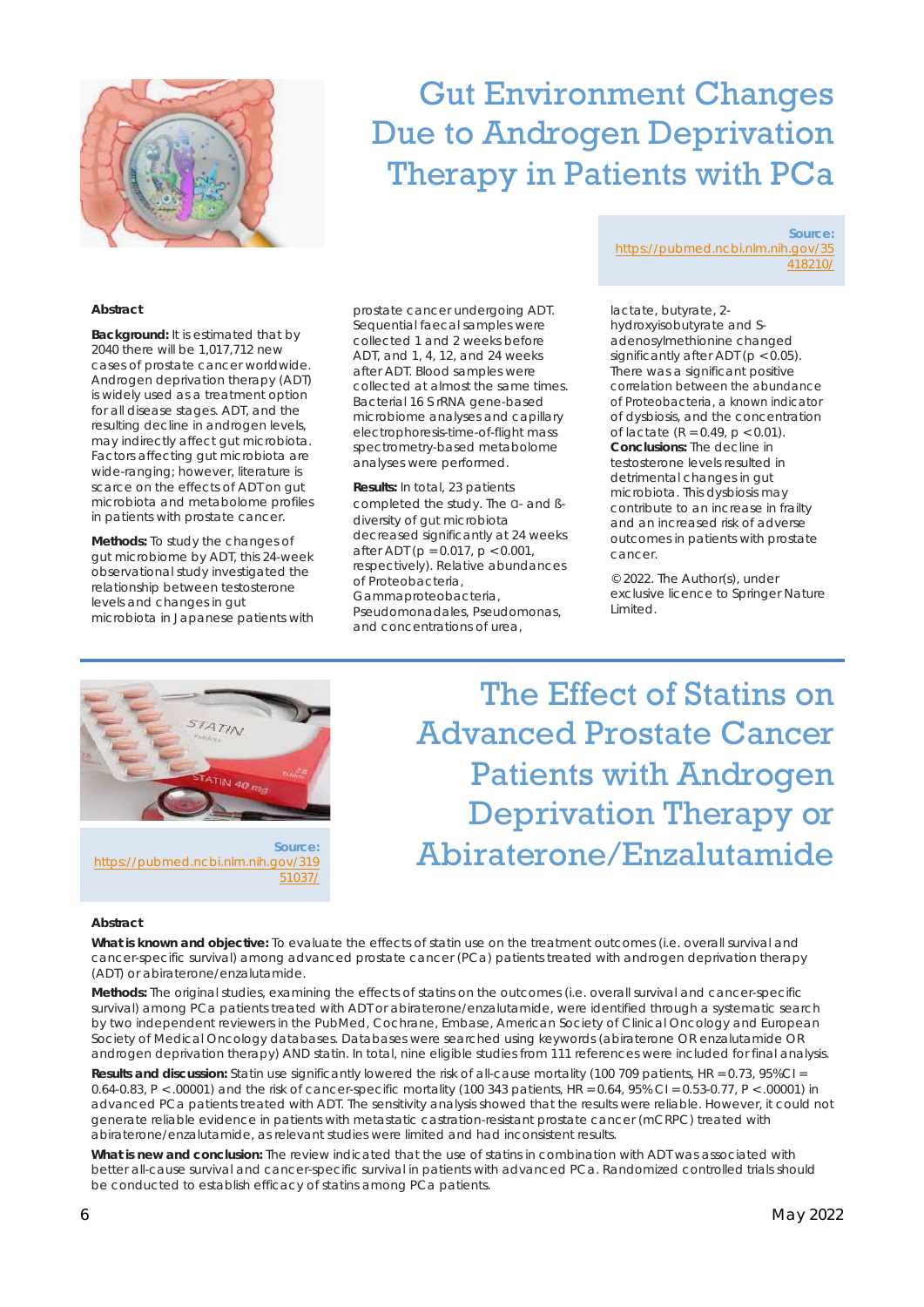**Source:** 25 April 2022 Reviewed by Aimee Molineux https://www.newsmedical.net/news/20220425/Researc hers-identify-five-types-of-bacteriain-men-with-aggressive-prostatecancer.aspx?utm\_medium=email&ut m\_source=rasa\_io

Researchers at the University of East Anglia have found a link between bacteria and aggressive forms of prostate cancer.

They identified five types of bacteria which were common in urine and tissue samples from men with aggressive prostate cancer.

It is hoped that these findings could help pave the way for treatments that could target these particular bacteria and slow or prevent the development of aggressive disease.

Project lead Prof Colin Cooper from UEA's Norwich Medical School, said: "We already know of some strong associations between infections and cancer. For example, the presence of *Helicobacter pylori* bacteria in the digestive tract can lead to stomach ulcers and is associated with stomach cancer, and some types of the HPV virus can cause cervical cancer.

"We wanted to find out whether bacteria could be linked to the way prostate cancer grows and spreads."

Dr Jeremy Clark, also from UEA's Norwich Medical School, said: "While prostate cancer is responsible for a large proportion of all male cancer deaths, it is more commonly a disease men die with rather than from.

"And little is known about what causes some prostate cancers to become more aggressive than others. We now have evidence that certain bacteria are involved in this and are part of the puzzle."

The team worked with colleagues at the Norfolk and Norwich University Hospital, the Quadram Institute, and other collaborators to analyze urine or tissue samples from more than 600 patients with or without prostate cancer. And they developed methods of finding the bacteria associated with aggressive prostate cancer.

Dr Rachel Hurst, first author of this work and also from UEA's Norwich Medical School, said: "To detect the bacteria, we used many different approaches including whole genome sequencing of the tissue samples, a method which is being used increasingly as we transition into an era of genomic medicine.

"When tumor samples are sequenced, DNA from any pathogens present are also sequenced, making it possible to detect bacteria.

Researchers Identify five types of bacteria in men with aggressive prostate cancer

"We found several types of bacteria associated with aggressive prostate cancer, some of which are new types of bacteria never found before."

Two of the new bacteria species found by the team have been named after two of the study's funders - *Porphyromonas bobii*, after the The Bob Champion Cancer Trust and *Varibaculum prostatecancerukia,* after Prostate Cancer UK.

The set of bacteria found by the team include *Anaerococcus*, *Peptoniphilus*, *Porphyromonas*, *Fenollaria* and *Fusobacterium*. All of these are anaerobic, which means they like to grow without oxygen present.

Dr Hurst said: "When any of these specific anaerobic bacteria were detected in the patient's samples, it was linked to the presence of higher grades of prostate cancer and more rapid progression to aggressive disease.

"We also identified potential biological mechanisms of how these bacteria may be linked to cancer.

**Related Stories**

- https://www.newsmedical.net/news/20220427/Highly-Effective-Single-Dose-HPV-Vaccination-for-the-Eradication-of-Cervical-Cancer.aspx
- https://www.newsmedical.net/news/20220428/MAPKpathway-mutations-can-providee2809cprecisione2809d-treatmenttargets-for-head-and-neckcancer.aspx
- https://www.newsmedical.net/news/20220427/Studyilluminates-why-cowpea-mosaicvirus-is-exceptionally-effectiveagainst-cancer.aspx

"Among the things we don't yet know is how people pick up these bacteria, whether they are causing the cancer, or whether a poor immune response permits the growth of the bacteria.

"But we hope that our findings and future work could lead to new treatment options, that could slow or prevent aggressive prostate cancer from developing. Our work could also lay the foundations for new tests that use bacteria to predict the most effective treatment for each man's cancer," she added.

The team also noted that many bacteria are beneficial to human life and it is not a simple matter to remove the harmful bacteria without removing the protection provided by the good bacteria.

Prof Daniel Brewer, from UEA's Norwich Medical School and a visiting worker at the Earlham Institute, said: "Knowing when we can watch and wait or whether we need to start treatment is a major challenge for people with prostate cancer. If we can target aggressive cancers while sparing others from unnecessary treatment it will dramatically improve the way we manage this disease.

"There seems to be a clear link between these bacteria and the way the cancer is behaving. We need to understand this relationship in more detail but it's a major step towards developing a cheap and quick test that could guide treatment decisions."

*This research has shown a potential link between more aggressive prostate cancer and the presence of certain bacteria in the prostate and in urine. Whether this is cause or effect is not clear and will be the subject of further research."*

*Robert Mills, Urology Consultant, Norfolk and Norwich University Hospital*

Collaborator Prof John Wain from the Quadram Institute said: "This research exemplifies the Norwich Research Park's multidisciplinary approach to studying infection.

"The link between bacterial growth and cancer is not always straight forward and working with the cancer group at the Norwich Medical School has allowed us to demonstrate a possible link between bacteria living in the prostate and severe forms of prostate cancer.

"By combining advanced computational analysis of DNA sequence data from the urine of patients with an in depth understanding of cancer biology and the ability to characterize new species of bacteria we were able to show an association between the presence of several bacteria and progression to an aggressive form of prostate cancer.

"This will now enable further work to determine if there are causal relationships between microbes and cancer."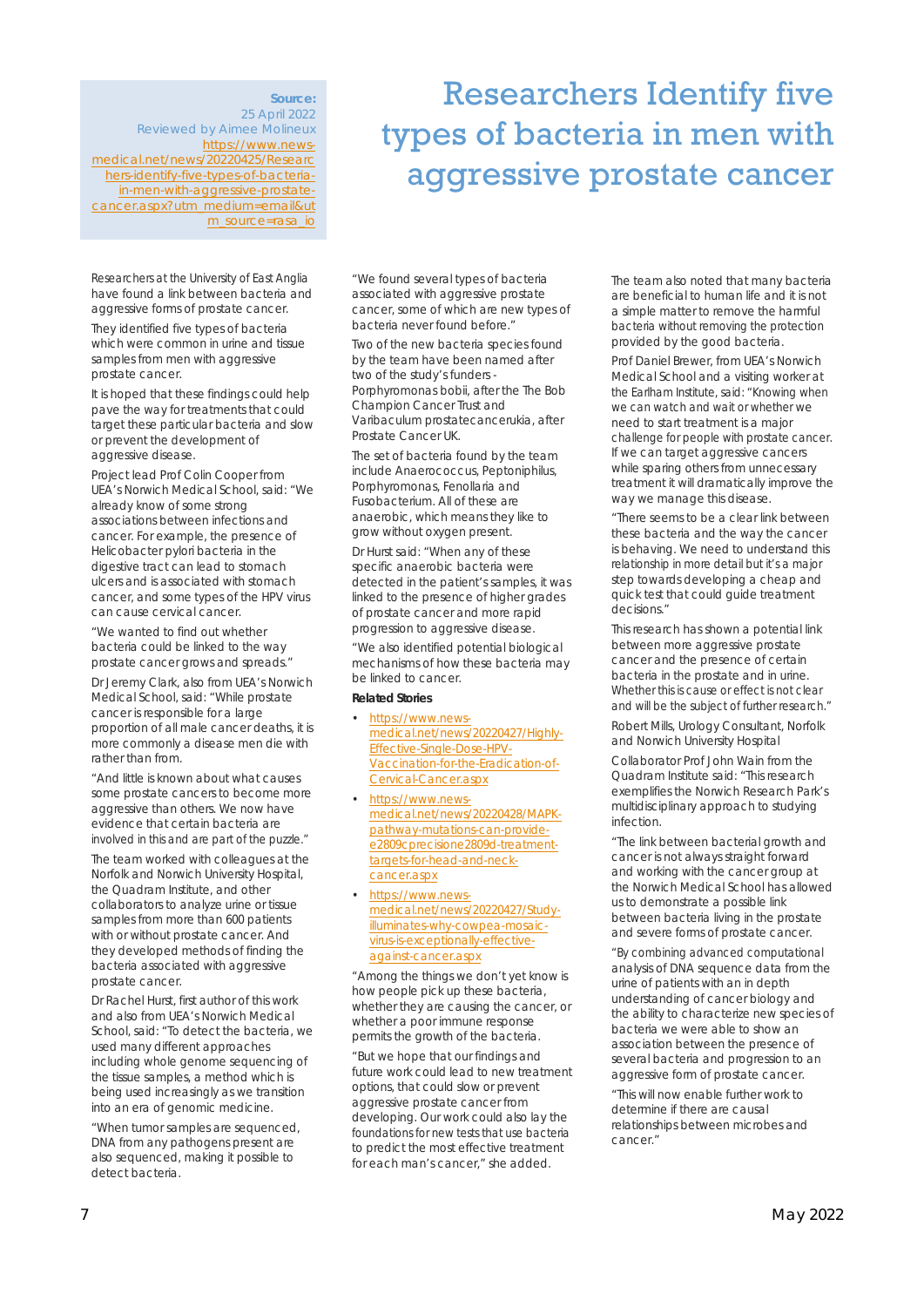

## Curative treatments didn't work and my PSA is rising? Should I start on ADT now or wait?

A disheartening moment for many prostate cancer patients is experiencing a rise in PSA after definitive treatment for prostate cancer that was hopefully curative. The rising PSA signifies residual disease and the next treatment is typically ADT. Given the wealth of side effects associated with ADT, a perennial question is, "Do I need to start ADT now or can I get equal control of my cancer if I just wait until the PSA is higher?"

This question has drawn a fair bit of research, including a series of studies a decade and a half ago on the now classic, "The Timing of Androgen Deprivation Trial" (aka, TOAD). The original TOAD study found a survival benefit for starting ADT promptly rather than waiting for more PSA rises indicative of non-cured prostate cancer.

More recently, a group of researchers at the University of Michigan have gone back and reviewed some TOAD data that were not analyzed before. They specifically looked at patients in TOAD who had or had not been previously on ADT at the start of the study. Among the men who had been on ADT previously, those who received immediate ADT had improved overall survival compared to those who delayed starting on ADT. However, immediate ADT was not associated with a significant benefit for patients who had no previous exposure to ADT.

What this suggests is that a slow rise in PSA after a prostatectomy or radiotherapy should not be a reason to panic and rush to start on ADT when there's a long PSA doubling time. However, if the patient has

22 April 2022 **https://www.lifeonadt.com/life-onadt-blog/2022/4/22/curativetreatments-didnt-work-and-my-psais-rising-should-i-start-on-adt-now-**

**Source**

been on ADT before (for instance, as adjuvant therapy to radiotherapy) and he then experiences progressive rises in PSA, a case can be made for starting on ADT relatively soon.

It is studies like these that inspire our love for science. One can appreciate well-designed studies and the efforts researchers go to in order to find new data. But it's particularly pleasant to see investigators clever enough to look at old data in a new way and find things that had not been seen before.

From a patient's perspective, the decision to start on ADT when there is a rise in PSA after definitive treatment needs to take into consideration not just absolute PSA value and PSA doubling time, but also previous ADT history.

**Source:** https://www.ncbi.nlm.nih.gov/pmc/ articles/PMC9054433/

## Molecular Mechanisms of Coffee on Prostate Cancer

Prostate cancer (PCa) is one of the most common types of cancer among men, and coffee is associated with a reduced risk of developing PCa. Therefore, we aim to review possible coffee molecular mechanisms that contribute to PCa prevention. Coffee has an important antioxidant capacity that reduces oxidative stress, leading to a reduced mutation in cells. Beyond direct antioxidant activity, coffee stimulates phase II enzymatic activity, which is related to the detoxification of reactive metabolites. The anti-inflammatory effects of coffee reduce tissue damage related to PCa development. Coffee induces autophagy, regulates the NF-*κ*B pathway, and reduces the expression of iNOS and inflammatory mediators, such as TNF-*α*, IL-6, IL-8, and CRP. Also, coffee modulates transcriptional factors and pathways. It has been shown that coffee increases testosterone and reduces sex hormone-binding globulin, estrogen, and prostate-specific antigen. Coffee also enhances insulin resistance and glucose metabolism. All these effects may contribute to protection against PCa development.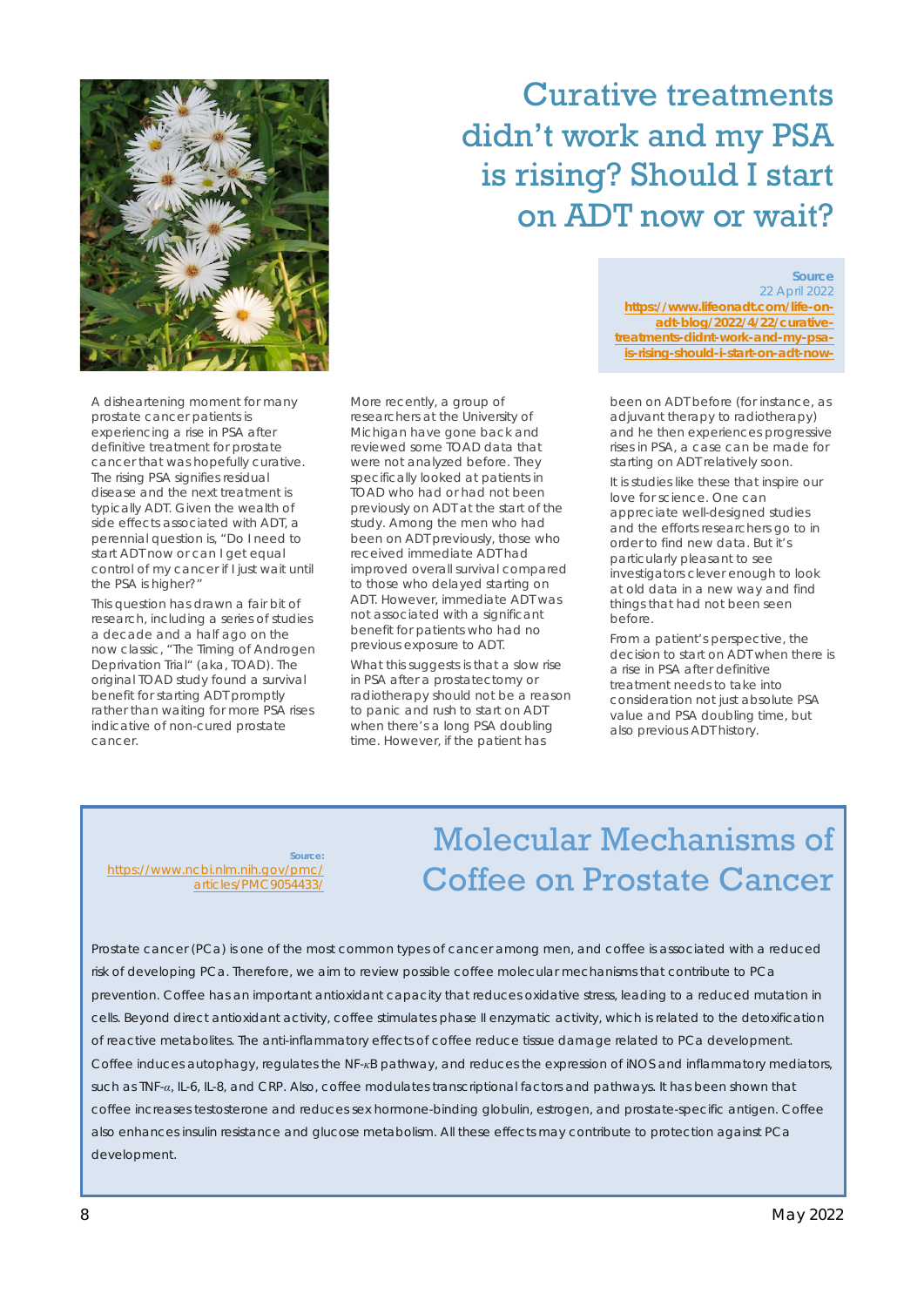

**Summary:** This meta-analysis aggregated individual patient data from 12 randomised trials to quantify the benefit of ADT intensification in 10,853 men receiving radiotherapy for prostate cancer. Over a median follow-up of 11.4 years, metastasis-free survival was improved by addition of ADT to radiotherapy (HR 0.83; 95% CI 0.77- 0.89; p < 0.0001) and by adjuvant ADT prolongation (HR 0.84; 95% CI 0.78-0.91; p < 0.0001), but no improvement was observed with neoadjuvant ADT extension (HR 0.95; 95% CI 0.83-1.09). Treatment effects did not differ with radiotherapy dose, patient age, or NCCN risk group.

**Comment:** Who, when and for how long are perennial questions surrounding the use of ADT in

combination with definitive radiotherapy in patients with clinically localised prostate cancer. This individual patient level meta-analysis of over 10,000 men in 12 eligible RCTs found that concomitant ADT and prolonged adjuvant ADT significantly prolonged metastasis free survival, compared to radiotherapy alone, whereas neo-adjuvant ADT did not, compared to radiation alone. The margin of benefit is significant, with a 15- 20% reduction in HR compared to monotherapy. Interestingly, similar benefit was observed regardless of patient age, radiation dose and risk category, although the latter must be interpreted with some caution given the significant changes in tumour grading etc., over the 50-year study inclusion period.

Androgen **Deprivation** Therapy use and Duration with Definitive Radiotherapy for Localised Prostate Cancer

> **Source** Authors: Kishan AU et al. Reference: Lancet Oncol. 2022;23(2):304-316

**Source** https://pubmed.ncbi.nlm.nih.gov/30 916628/

#### **Abstract**

**Purpose:** Although muscle mass has been associated with survival in patients with various types of solid tumors, the relationship between muscle mass and survival in patients with prostate cancer remains unclear. We retrospectively investigated the association of muscle mass with survival after radical prostatectomy in patients with prostate cancer.

**Materials and methods:** We reviewed the records of 2,042 patients who underwent radical prostatectomy of prostate cancer between 1998 and 2013. Muscle

mass was evaluated by measuring the psoas muscle index on preoperative computerized tomography images.

**Results:** In the lowest, second, third and highest psoas muscle index quartiles the 10-year distant metastasis-free survival rate was 72.5%, 83.8%, 92.3% and 93.7% (p <0.001), the 10-year cancer specific survival rate was 85.7%, 92.1%, 96.8% and 97.6%, and the 10-year overall survival rate was 74.5%, 79.6%, 89.8% and 90.6%, respectively (each p <0.001). The psoas muscle index positively correlated with the body mass index, serum concentrations of IGFBP-3 and bioavailable

testosterone, and inversely correlated with patient age, the serum SHBG concentration and the neutrophil-to-lymphocyte ratio. On multivariable analysis the psoas muscle index was independently associated with increased risks of biochemical recurrence, distant metastasis, and cancer specific and overall death.

Prostate Cancer

Association of Muscle Mass

Prostatectomy in Patients with

with Survival after Radical

**Conclusions:** Low muscle mass may be associated with increased risks of recurrence and mortality in patients who undergo radical prostatectomy of prostate cancer regardless of the body mass index. Large-scale prospective studies are warranted.

Like all treatment decisions, you have to weigh how you feel about the potential benefits against the potential risks. No one can do that for you.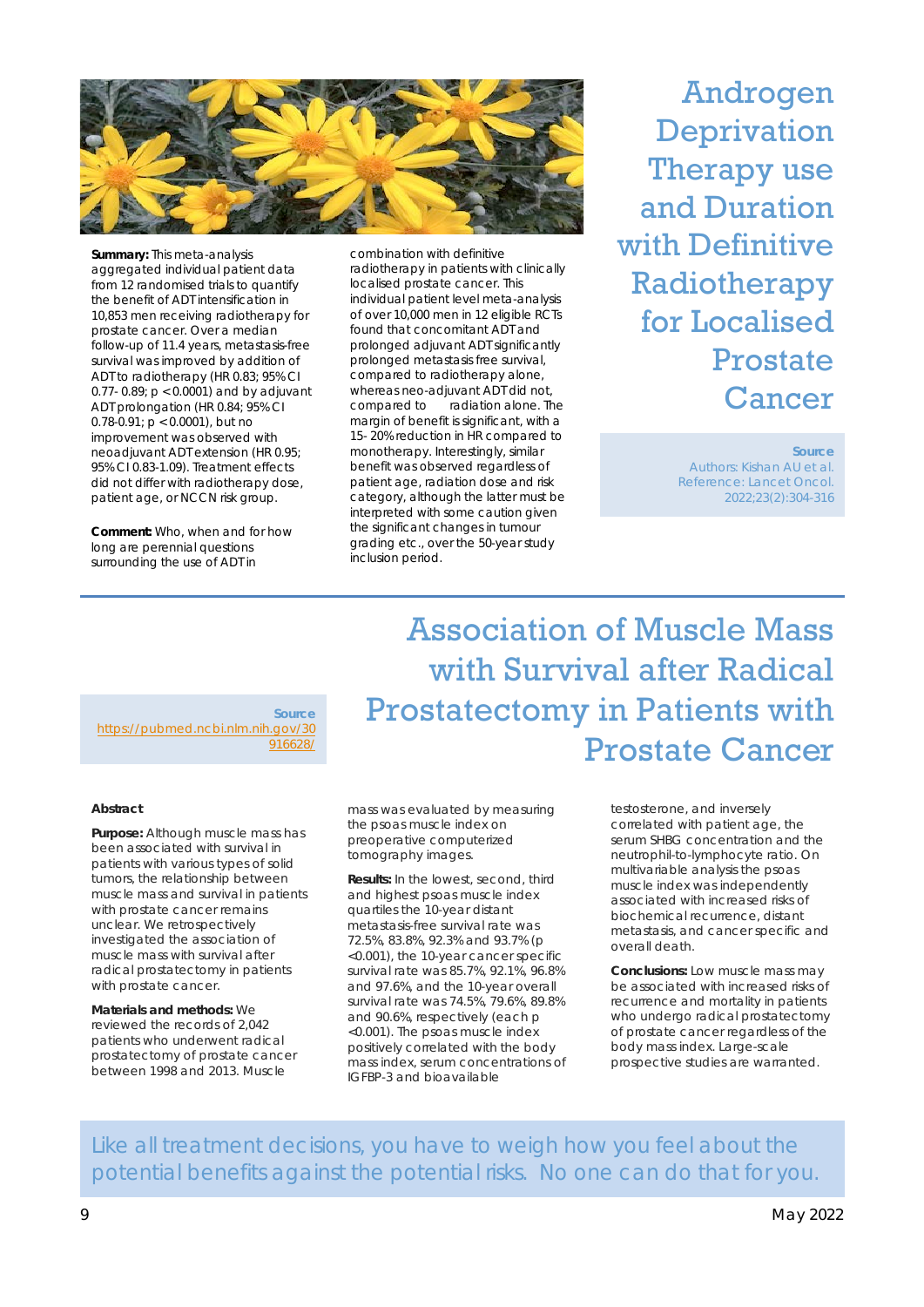

**2nd Line Hormone Therapy, Zytiga and ADT**

Since the approval of the second generation LHRH Therapies like Abiraterone acetate (Zytiga) plus prednisone (AA+P), many men we talk with at Cancer ABCs have been asking us if it is vital to continue taking first-line ADT (hormone therapy).

ADT, which causes castration, or the removal of androgens such as testosterone from the body, comes with many significant adverse side effects. These side effects include loss of libido, loss of bone mass, causing an increased risk of fractures, hot flashes, cardiovascular complications, metabolic complications like diabetes, etc. Given the host of ADT's potential complications, can stopping ADT improve the quality of life while not compromising the prostate cancer treatment?

In an abstract, 5046, presented at the 2019 Virtual aASCO Meeting, this question was asked. The abstract provided us with a summation from the SPARE-trial (NCT02077634); *CH Ohlmann, C Ruessel, R Zillman, et al.* asked what would happen if men with metastatic castrate resistant prostate cancer who were chemotherapy naive and who were taking Zytiga stopped first line ADT.

The SPARE-trial was an exploratory phase II study, including 67 men. In the trial, the subject men were randomized to receive continued ADT plus Zytiga and prednisone or Zytiga plus prednisone alone(without ADT) to determine the value of continuing ADT.

The researchers found that in all men who received Zytiga plus prednisone and ADT, their median testosterone levels remained below castrate levels throughout treatment.

In 18% of the men who only received Zytiga and prednisone (no ADT), their testosterone levels increased above castrate levels 28 days after treatment cessation.

They also found that the median treatment duration was shorter in the men receiving Zytiga plus prednisone and ADT.

The researchers concluded that ADT may not be necessary for men receiving Zytiga and prednisone; however, some men may experience a rapid increase of serum testosterone levels, warranting close monitoring and adding back ADT.

This research is not conclusive and only evaluated the possibility of halting ADT while taking Zytiga and prednisone. It did not evaluate stopping ADT with any other secondgeneration hormone manipulations like Xtandi or Darolutamide.

### **CAUTION**

Under no circumstances should you stop your primary ADT treatment without a careful conversation and your medical oncologist's agreement. If you and your oncologist decide to stop ADT, you and your doctor must develop a cautious plan to AGGRESSIVELY AND CONTINUOUSLY monitor your serum testosterone levels.

Is ADT **Necessary** When You Take **Abiraterone** E Acetate (Zytiga)?

**Source**

HTTPS://WWW.CANCERABCS.OR G/ADVANCED-PROSTATE-CANCER-BLOG/2020/9/14/IS-ADT-NECESSARY-WHEN-YOU-TAKE-ABIRATERONE-ACETATE-**ZYTIGA** 

**PLEASE NOTE:**  Treatments may vary in Australia. Please ensure you discuss your diagnosis and treatment options with your consulting specialist

### 10 May 2022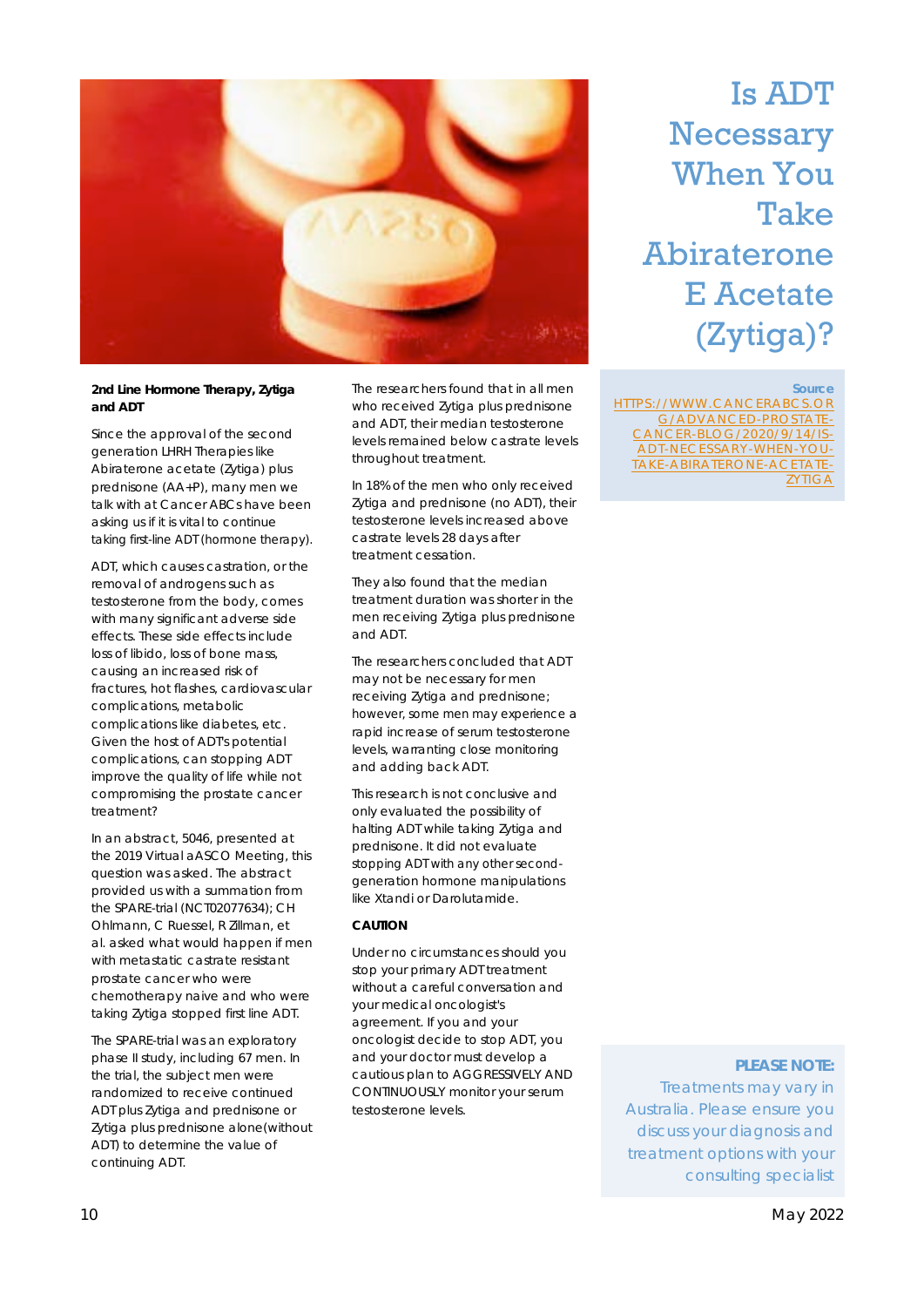

## **Obesity** Linked to Improved Survival in Advanced PCa

The so-called "obesity paradox"—improved survival in patients with a high body mass index (BMI)—reported in other genitourinary malignancies has now also been observed in patients with metastatic castration-resistant prostate cancer (mCRPC), according to retrospective findings presented during the 36th Annual European Association of Urology (EAU) Congress.

In an analysis of nearly 1600 patients enrolled across three phase 3 trials, the overall survival (OS) rate at 36 months was about 30% in obese patients (BMI >30) compared with 20% in overweight (25< BMI <30) and normal weight (20< BMI <25) patients. Statistical modeling showed that the overall risk of death was  $4\%$  (HR, 0.96; P = .015) lower in obese patients when evaluating BMI as a continuous variable, and 29% lower (HR,  $0.71$ ; P = .027) with BMI as a categorical variable.

The investigators also determined that the OS benefit was not caused by the higher chemotherapy dose received by patients with a higher BMI. They found no interaction between BMI subgroups and the dose of chemotherapy (P >.05 for all 3 BMI categories).

"Looking at patients with metastasis of prostate cancer, we found that obese patients are living longer. This means that BMI could be used to predict survival in these patients," study investigator Nicola Fossati, MD, a urologist at San Raffaele University stated.

"This obesity paradox has been seen in some other cancers, possibly due to the relationship between tissue fat and cancer genomes, and more research is needed in this area. It's also possible that improved survival may be due to the interaction of chemotherapy with other drugs. Obese patients in this older age group tend to be taking medication for other conditions and we do not fully understand how these medicines interconnect," added Fossati. "Nevertheless, we would not recommend weight gain to anyone with this or another disease. Obesity is a risk factor for many cancers and other diseases and patients should always aim for a healthy BMI of 18 to  $24$ "

The study enrolled 1577 patients with mCRPC enrolled across 3 phase 3 randomized control trials: ASCENT2, MAINSAL and VENICE. The median patient age was 69 years (IQR, 63-74) and the median BMI was 28 mg/m2 (IQR, 25-31). The median follow-up for survivors was 12 months.

Beyond overall survival, the "obesity effect" was also observed with cancer-specific survival. Statistical modeling showed that the risk of cancer-related death was 6% (HR, 0.94; P = .002) lower in obese patients when evaluating BMI as a continuous variable, and 35% lower (HR, 0.65,  $P = .018$ ) with BMI as a categorical variable.

"There are many possible explanations for the association of body weight with positive outcome in metastatic cancers. It might be that patients with higher BMI are able to tolerate the toxicity of the treatments and their side effects better; in prostate cancer it might be due to the protective impact of hormones found in fat tissue; and it is known that healthy men with slightly higher BMI have a higher overall life expectancy compared to very slim ones."

Further research is needed and changes to existing treatment is not recommended until the mechanism is proven.

**Source** Conference | EAU Annual Congress July 13, 2021 Jason M. Broderick

Learn to be your own researcher to make the best treatment decisions, by being proactive and an advocate for your own health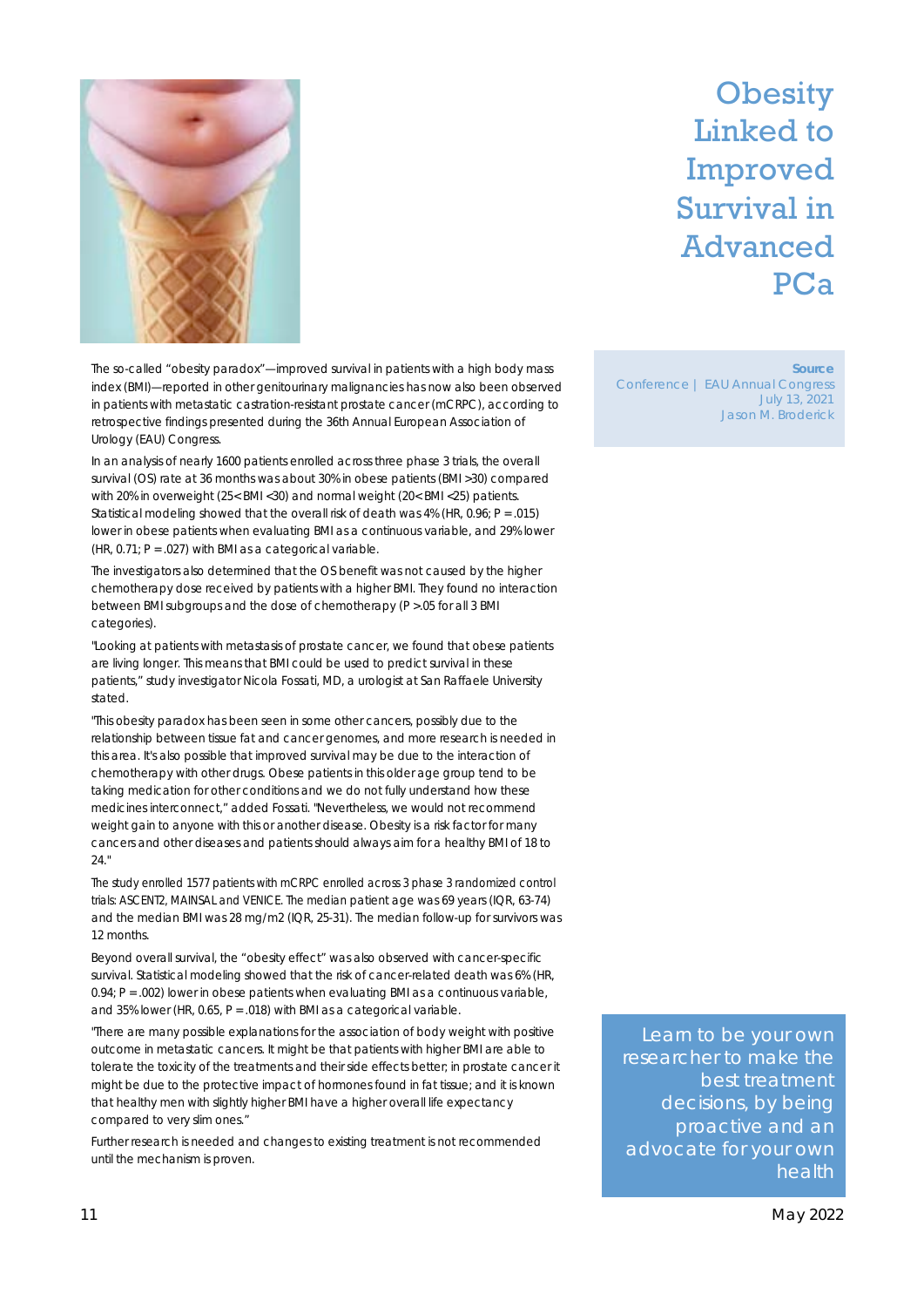

A Phase 1b/2 Study of Sabizabulin, a Novel Oral Cytoskeleton Disruptor, in Men With Metastatic Castration-Resistant Prostate Cancer with Progression on an Androgen Receptor Targeting Agent

> **Source Research Article 13 April 2022** https://fortune.com/2022/04/12/exp erimental-covid-drug-sabizabulin/

#### **Abstract**

**Purpose**: Sabizabulin, an oral cytoskeleton disruptor was tested in a Phase 1b/2 clinical study in men with metastatic castration resistant prostate cancer (mCRPC).

**Experimental Design**: The Phase 1b portion utilized a 3+3 design with escalating daily oral doses of 4.5 mg - 81 mg and increasing schedule in 39 mCRPC patients treated with one or more androgen receptor targeting agents. Prior taxane chemotherapy was allowed. The Phase 2 portion tested a daily dose of 63 mg in 41 patients with no prior chemotherapy. Efficacy was assessed using PCWG3 and RECIST 1.1 criteria.

**Results**: The MTD was not defined in the Phase 1b and the recommended Phase 2 dose was set at 63 mg/day. The most common adverse events (&qt;10%) frequency) at the 63 mg oral daily dosing (combined Phase 1b/2 data) were predominantly Grade 1-2 events. Grade 3 events included diarrhea (7.4%), fatigue (5.6%) and ALT/AST elevations (5.6% and 3.7%, respectively). Neurotoxicity and neutropenia were not observed. Preliminary efficacy data in patients treated with {greater than or equal to}1 continuous cycle of 63 mg or higher included objective response rate in 6/29 (20.7%) patients with measurable disease (1 complete, 5 partial) and 14/48 (29.2%) patients had PSA declines. The Kaplan-Meier median radiographic progression-free survival was estimated to be 11.4 months (n=55). Durable responses lasting > 2.75 years were observed.

**Conclusions**: This clinical trial demonstrated that chronic oral daily dosing of sabizabulin has a favorable safety profile with preliminary antitumor activity. These data support the ongoing Phase 3 VERACITY trial of sabizabulin in men with mCRPC.

To demonstrate the efficacy of VERU-111 (Sabizabulin) in the treatment of metastatic castration-resistant prostate cancer in patients who have failed prior treatment with at least one androgen receptor targeting agent as measured by radiographic progression-free survival.

This Phase 3 VERACITY trial is recruiting only in the US. (see page 16) https://clinicaltrials.gov/ct2/show/study/NCT04844749#contacts

### **An experimental COVID drug was so successful that they're shutting down trials early**

BY **COLIN LODEWICK** April 13, 2022

A double-blind study that ended last week showed that sabizabulin, a new oral medication from pharmaceutical company Veru has the potential to cut the virus's mortality rate in half for moderate and severe cases. It was so successful, in fact, that researchers stopped the trial early.

"What that implies is that it's unethical to continue treating people with placebo," Mitchell Steiner, chairman, president, and CEO of Veru, told *Fortune*.

Sabizabulin functions as both an antiviral and anti-inflammatory drug that targets cellular infrastructure known as microtubules. The coronavirus uses that infrastructure to travel into cells where it replicates before traveling out again to spread.

And although the company is currently testing a COVID treatment, Veru's area of expertise is oncology research, with a focus on breast and prostate cancers. Steiner says the company was previously researching sabizabulin for its cancer-fighting properties before it began pandemic research.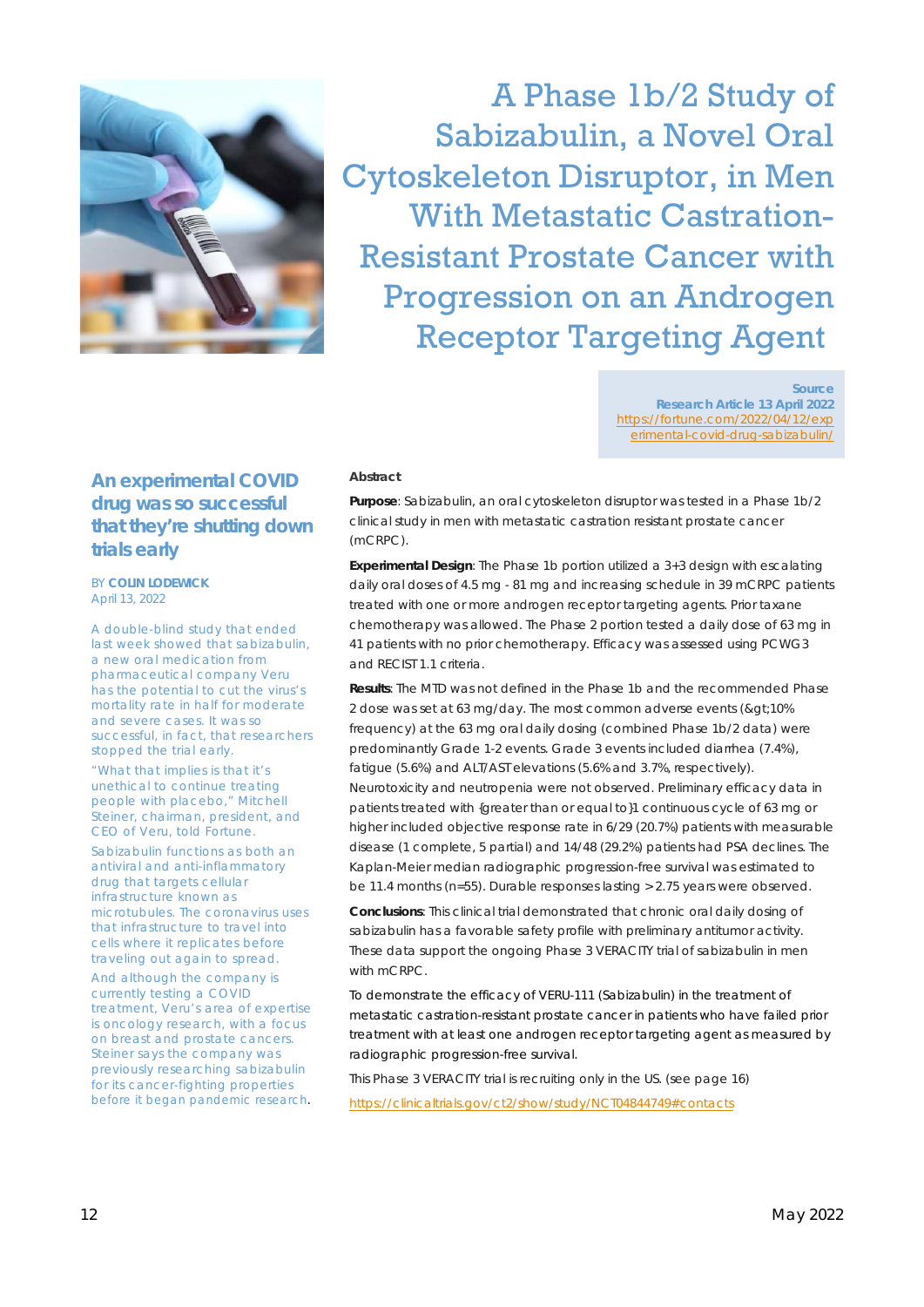

The term "debulking" denotes the radical treatment (via prostatectomy or radiation) of the cancerous prostate after distant metastases have been discovered. This first randomized clinical trial of debulking with external beam radiation found that there was no overall survival benefit.

Results of the STAMPEDE randomized clinical trial were published in the Lancet. Like the HORRAD trial (see below), they found there was no survival benefit to radiation debulking among all newly diagnosed men with metastases (Stage M1). Unlike the HORRAD trial, they utilized higher radiation doses.

Newly diagnosed men were treated with standard of care (which at the time meant ADT and docetaxel in 18% of the men) and were randomized to no radiation debulking or hypofractionated radiation, consisting of either:

- 55 Gy in 20 daily treatments, or
- 36 Gy in 6 weekly treatments (note: this bioequivalent dose is 15% higher)

However it made a big difference in survival if the men were oligometastatic (1-3 distant metastases). After 37 months median follow-up:

- Survival increased by 32% (hazard ratio = 0.68) in 819 oligometastatic men
	- o 3 yr survival was 81% with debulking vs 73% without debulking
- No survival increase among the 1,120 polymetastatic men (defined as visceral metastases or 4 or more bone metastases with at least 1 outside the axial skeleton)

Survival increases were also noted among men with only pelvic lymph

## Survival Benefit to Debulking the Prostate with Radiation in Men with Low Metastatic

node metastases (N1M0), in whom whole pelvic radiation may be curative.

Adverse events from the radiation were generally mild:

- 5% had grade 3 (serious) or higher acute urinary or rectal side effects
- 4% had grade 3 (serious) or higher late-term urinary or rectal side effects

Based on this and their other randomized clinical trials, men with lower metastatic burden should be treated with ADT+Zytiga or ADT+docetaxel, followed in 2 months with local hypofractionated radiation. Men with higher metastatic burden should be treated with ADT+Zytiga or ADT+docetaxel (it is unknown whether ADT+Zytiga+docetaxel adds any additional benefit). Metastasis-directed therapy is under investigation.

(Update 2/18/2021) Because controversy exists in how to define "low metastatic burden," Ali et al. undertook a secondary analysis of the STAMPEDE trial. They found that the benefit of RT debulking was greatest in two groups:

- 1. 1-3 bone metastases (M1b) with no visceral metastases
- 2. Only non-pelvic lymph node metastases (M1a) with no visceral metastases

The survival benefit dropped off after 3 bone metastases. There was no benefit in anyone with any visceral metastases (M1c). Metastases are counted based on conventional imaging (bone scan/CT), so metastases found on PET scans do not count towards the total.

Boevé et al. reported the results of

**Source** 30 Sepember 2018 https://www.prostatecancer.news/201 8/09/no-survival-benefit-todebulking.html

432 men with bone metastases at 28 centers in the Netherlands from 2004 to 2014 (the HORRAD trial). They had received no previous treatments. They all had PSA > 20 ng/ml at the start of treatment and were under 80 years of age. They were randomized to receive either:

- Lifelong ADT (an LHRH agonist, starting with 4 weeks of an antiandrogen)
- Lifelong ADT + external beam radiation therapy (EBRT)

The EBRT dose was 70 Gy (35 treatments of 2 Gy each) or 57.8 Gy (19 treatments of 3.04 Gy each), which are biologically equivalent. No whole pelvic radiation or brachy boost therapy was given.

After 47 months median follow-up, the median overall survival was:

- 1. 45 months in the group that received ADT + EBRT
- 2. 43 months in the group that received ADT only

The difference was not significant

The authors also looked at survival differences based on:

- Number of bone metastases (<5, 5-15, >15)
- PSA at diagnosis (greater or less than 60 ng/ml)
- Gleason score
- **Stage**
- Age
- Performance status
- Painful bone metastases

None made any significant difference in survival.

### (continued page 14)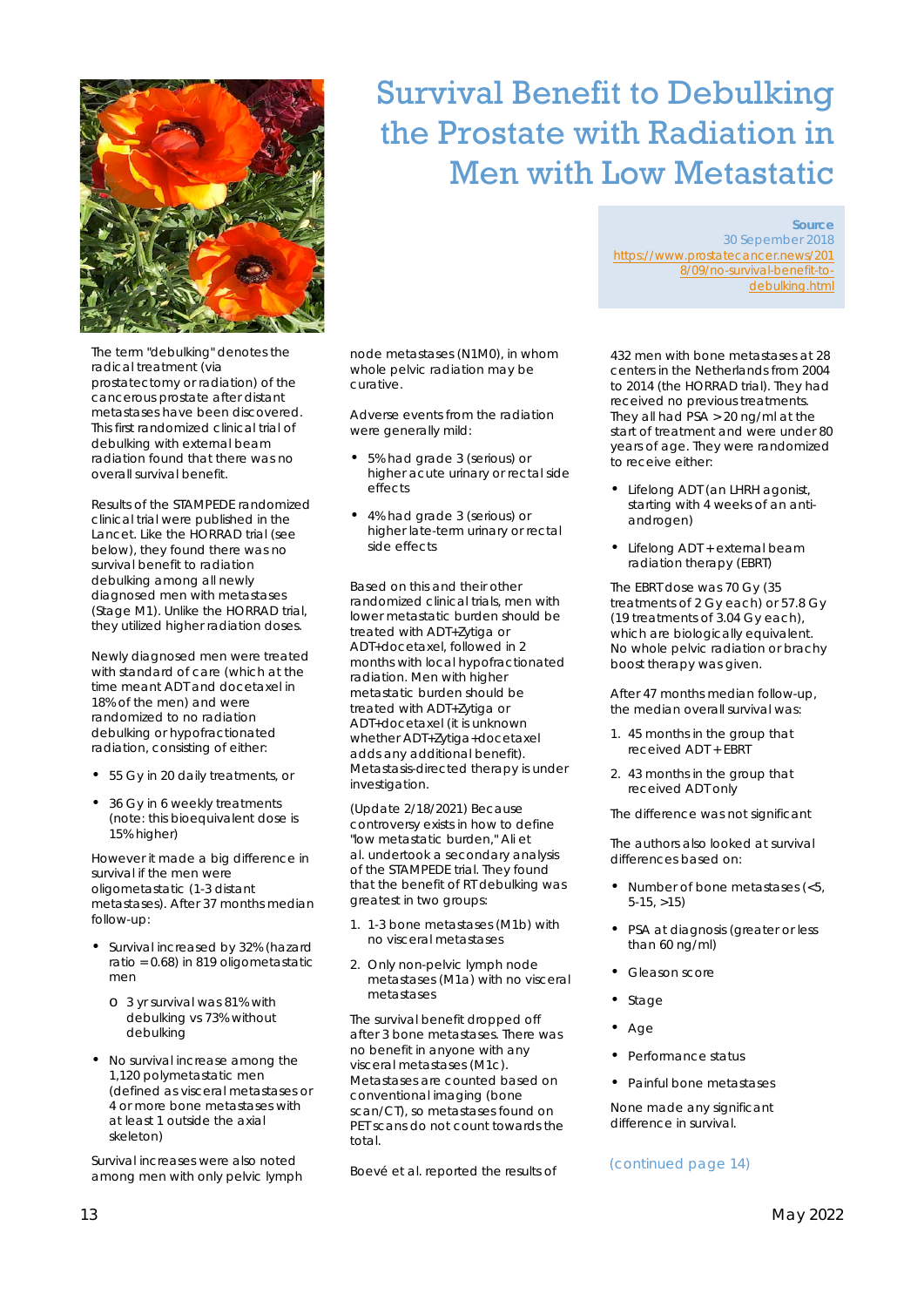The time to PSA progression was slightly longer among those who received EBRT (15 months vs. 12 months), but the statistical significance vanished after correction for patient characteristics.

These disappointing results conflict with several retrospective database analyses. This once again illustrates that only prospective randomized clinical trials can prove a causal relation, and that observational studies are confounded by the vagaries of patient selection; i.e., patients who receive debulking in actual clinical practice are the ones who would do better anyway. It is worth noting that a similar thing had occurred with breast cancer. Several retrospective studies had suggested that resection of the breast tumor plus axillary lymph nodes increased survival even when distant metastases were detected. However, Badwe et al. reported that when women were prospectively randomized to that treatment or no such treatment, there was no survival difference.

Because this trial began over a decade ago, it does not include radiation doses now considered to be curative (around 80 Gy). Nor does it include brachy boost therapy, which was shown to be superior to EBRT alone in high risk patients in the ASCENDE-RT randomized clinical trial. It is also unknown what effect whole-pelvic radiation or metastasis-directed therapy might have had, or whether prostatectomy with or without extended pelvic lymph node dissection (ePLND) may have increased survival.

This clinical trial began before CHAARTED, STAMPEDE, and LATITUDE clinical trials proved that early treatment with docetaxel and abiraterone improves survival in newly diagnosed metastatic men. It is unknown what effect debulking may have in men pre-treated with those systemic therapies.

Many of these unknowns are being explored in current clinical trials. The randomized clinical trial of debulking at 257 US locations will allow for systemic pre-treatments and either EBRT or surgery. This clinical trial in Canada allows for treatment with surgery, HDR brachytherapy, chemotherapy, and SBRT to metastases. This clinical trial in Europe allows for treatment with docetaxel, and abiraterone. This clinical trial in Germany randomizes patients to prostatectomy + ePLND or best systemic therapy.

Because radiation and prostatectomy have adverse effects, this study should make patients cautious about having any kind of debulking outside of a clinical trial.

**Authors:** Stockler MR et al. **Reference: J Clin Oncol. 2022;40(8):837-846**

Prostate Cancer Research Review

Like all treatment decisions, you have to weigh how you feel about the potential benefits against the potential risks. No one can do that for you.

Health-related quality of life in metastatic, hormone-sensitive prostate cancer: ENZAMET (ANZUP 1304), an international, randomized phase III trial led by ANZUP

**Summary:** This Australian/New Zealand study included an examination of the effect on health- related QOL (HR-QOL) of enzalutamide when added to standard of care in 1042 patients with metastatic, hormone-sensitive prostate cancer (mHSPC). Mean difference scores from week 4 to week 156 for control recipients were better than enzalutamide recipients for fatigue (5.2; 95% CI 3.6-6.9; p < 0.001), cognitive function (4.0; 95% CI 2.5-5.5; p < 0.001), and physical function (2.6; 95% CI 1.3-3.9; p < 0.001), but not overall HR-QOL (1.2; 95% CI -0.2 to 2.7). At 3 years, deterioration-free survival rates favoured enzalutamide over control for overall HR-QOL (31% v 17%; p < 0.0001), cognitive function (31% v 20%; p = 0.001), and physical function (31% v 22%; p < 0.001), but not fatigue (24% v 18%).

**Comment:** In a similar vein, this QOL report from the Australian-led ENZAMET study investigated global and prostate-cancer specific quality in men with mHSPC randomised to ADT plus enzalutamide or ADT plus standard non-steroidal antiandrogen therapy. The primary endpoint of the study was overall survival (OS), which was significantly greater in men treated with enzalutamide compared to standard of care. This follow-up study reports on QOL, which was initially worse in patients treated in enzalutamide (particularly for fatigue, cognitive and physical function). However this was reversed at 3 years, due to the deterioration in overall QOL, physical and cognitive function domains associated with progressive disease. Important to consider patients preferences for trading QOL versus survival benefits in this population.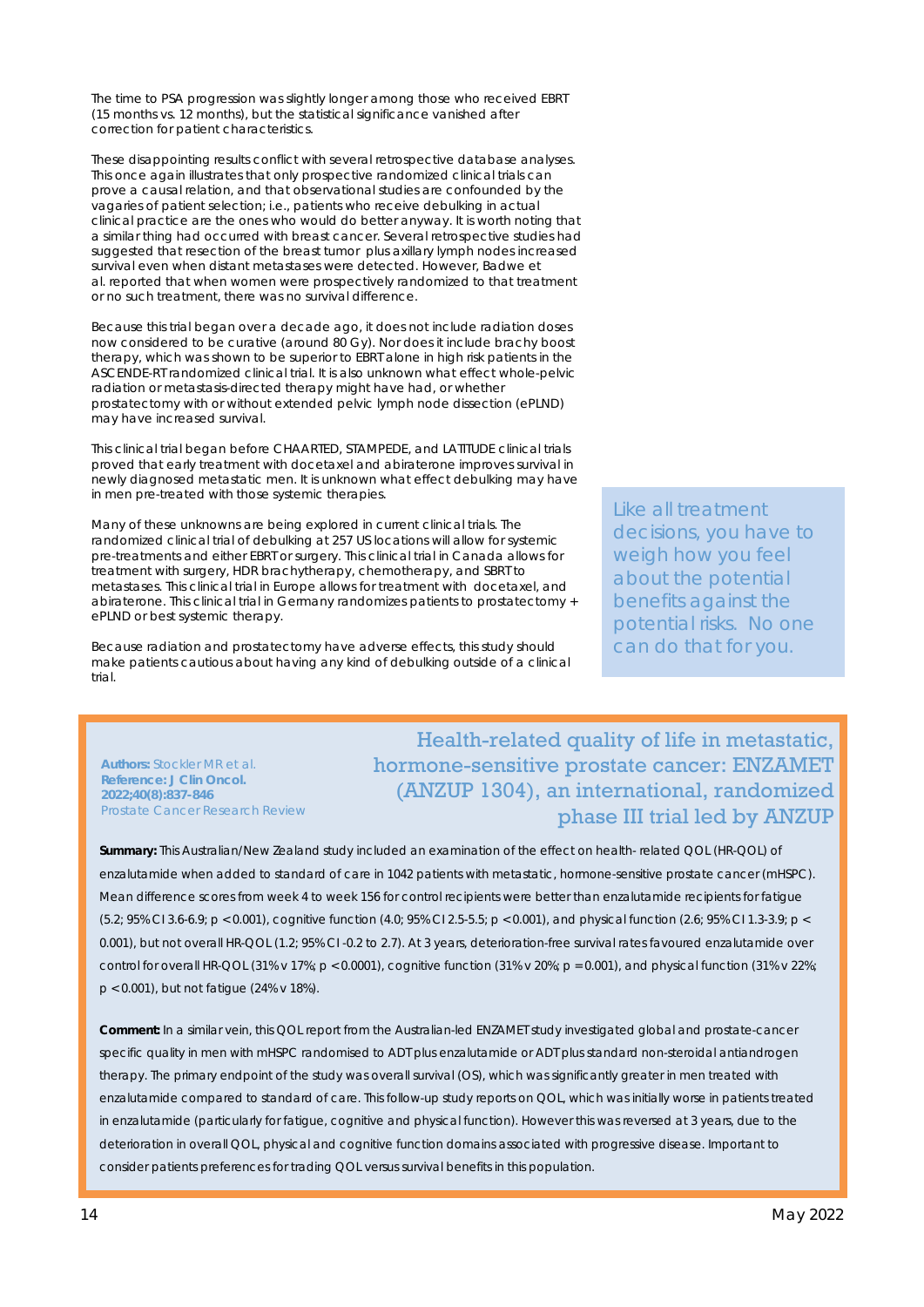

Researchers uncover how diet, lifestyle modifications may lower risk of lethal disease.

Cleveland Clinic researchers have shown for the first time that dietassociated molecules in the gut are associated with aggressive prostate cancer, suggesting dietary interventions may help reduce risk. Findings from the study were published in Cancer Epidemiology, Biomarkers & Prevention.

While more research will be necessary, the study's lead author Nima Sharifi, M.D., says findings from the team's analysis of nearly 700 patients may have clinical implications for diagnosing and preventing lethal prostate cancer.

"We found that men with higher levels of certain diet-related molecules are more likely to develop aggressive prostate cancer," said Dr. Sharifi, director of Cleveland Clinic's Genitourinary Malignancies Research Center. "As we continue our research in this area, our hope is that one day these molecules can be used as early biomarkers of prostate cancer and help identify patients who can modify their disease risk by making dietary and lifestyle changes."

In this study, Dr. Sharifi and his collaborators – including Stanley Hazen, M.D., Ph.D., and Eric Klein, M.D. – analyzed data from patients previously enrolled in the National Cancer Institute's Prostate, Lung, Colorectal and Ovarian (PLCO) Cancer Screening Trial.

They studied baseline levels of certain dietary nutrients and metabolites (byproducts produced when a substance is broken down in the gut) found in patients' blood serum prior to prostate cancer diagnosis. They compared serum levels between healthy patients and those who later received a prostate cancer diagnosis and died from the disease.

The researchers found that men with elevated levels of a metabolite called phenylacetylglutamine (PAGln) were approximately two or three times more likely to be diagnosed with lethal prostate cancer. This metabolite is

break down phenylalanine, an amino acid found in many plant- and animalbased protein sources like meat, beans and soy.

In addition to PAGln, researchers also discovered that elevated levels of two nutrients abundant in animal products, including red meat, egg yolks and highfat dairy products, called choline and betaine, also were linked with increased risk for aggressive prostate cancer.

While these nutrients and gut metabolites have been studied previously in heart disease and stroke, this is the first time that gut microbiome metabolites have been studied clinically in relation to prostate cancer outcomes.

Dr. Hazen was the first to identify PAGln's association with increased cardiovascular disease risk. The findings were published in 2020 in Cell. "Interestingly, we found that PAGln binds to the same receptors as beta blockers, which are drugs commonly prescribed to help lower blood pressure and subsequent risk of cardiac events," said Dr. Hazen, director of Cleveland Clinic's Center for Microbiome & Human Health and chair of Lerner Research Institute's Department of Cardiovascular & Metabolic Sciences. "This suggests that part of beta blockers' potent efficacy may be due to blocking the metabolite's activity."

"New insights are emerging from largescale clinical datasets that show use of beta blockers is also associated with lower mortality due to prostate cancer," said Dr. Sharifi, who is a staff physician in Lerner Research Institute's Department of Cancer Biology. "We will continue to work together to investigate the possible mechanisms linking PAGln activity and prostate cancer disease processes in hopes of identifying new therapeutic targets for our patients."

The research team also will continue to explore the reliability of using choline, betaine and PAGln as biomarkers of aggressive prostate cancer and how dietary interventions can be used to modulate their levels and reduce patients' subsequent disease risk.

## Cleveland Clinic Study Links Gut Microbiome and Aggressive Prostate Cancer

#### **Source** 28 Oct 2021

https://www.sciencedaily.com/relea ses/2021/10/211028120417.htm#:~:te xt=Researchers%20uncover%20how% 20diet%2C%20lifestyle%20modificatio produced when microbes in the gut noting noting produced when microbes in the gut

### **ABSTRACT**

**Background:** It is estimated that by 2040 there will be 1,017,712 new cases of prostate cancer worldwide. Androgen deprivation therapy (ADT) is widely used as a treatment option for all disease stages. ADT, and the resulting decline in androgen levels, may indirectly affect gut microbiota. Factors affecting gut microbiota are wide-ranging; however, literature is scarce on the effects of ADT on gut microbiota and metabolome profiles in patients with prostate cancer.

**Methods:** To study the changes of gut microbiome by ADT, this 24-week observational study investigated the relationship between testosterone levels and changes in gut microbiota in Japanese patients with prostate cancer undergoing ADT. Sequential faecal samples were collected 1 and 2 weeks before ADT, and 1, 4, 12, and 24 weeks after ADT. Blood samples were collected at almost the same times. Bacterial 16 S rRNA gene-based microbiome analyses and capillary electrophoresis-time-offlight mass spectrometry-based metabolome analyses were performed.

**Results:** In total, 23 patients completed the study. The ɑ- and ß-diversity of gut microbiota decreased significantly at 24 weeks after ADT (p = 0.017, p < 0.001, respectively). Relative abundances of Proteobacteria,

Gammaproteobacteria, Pseudomonadales, Pseudomonas, and concentrations of urea, lactate, butyrate, 2-hydroxyisobutyrate and Sadenosylmethionine changed significantly after ADT ( $p < 0.05$ ). There was a significant positive correlation between the abundance of Proteobacteria, a known indicator of dysbiosis, and the concentration of lactate ( $R = 0.49$ ,  $p < 0.01$ ).

**Conclusions:** The decline in testosterone levels resulted in detrimental changes in gut microbiota. This dysbiosis may contribute to an increase in frailty and an increased risk of adverse outcomes in patients with prostate cancer.

https://pubmed.ncbi.nlm.nih.gov/35418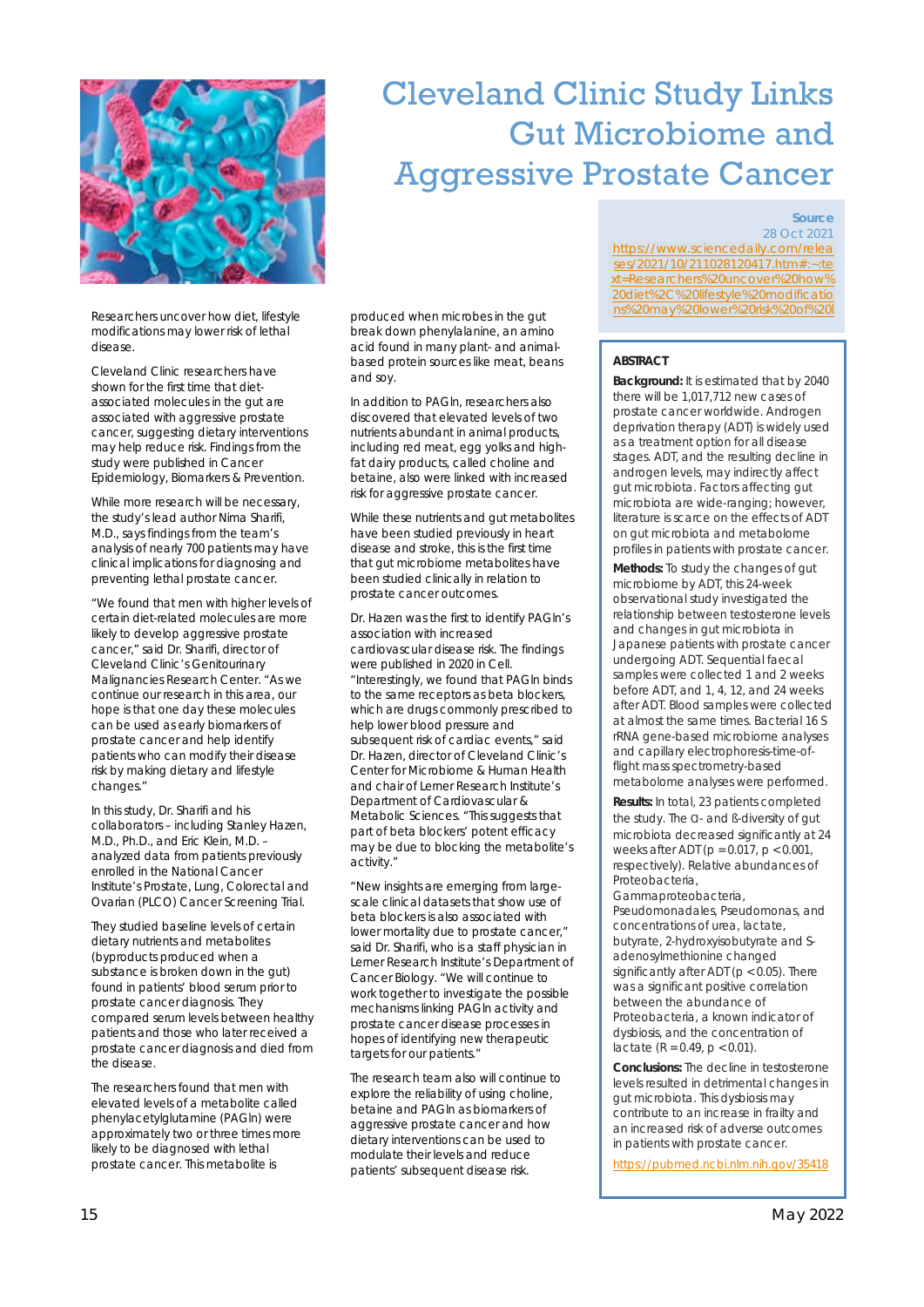

## Kit May Offer Fast and Portable Method for PSA Screening

Investigators from Cornell University, Ithaca, New York have developed a portable and rapid kit for use in prostate cancer screening.

The kit, described by investigators in a recent study in Current Research in Biotechnology, uses a test strip and a small, cube-shaped reader to quantify prostate-specific antigen (PSA). A drop of blood is applied to the test strip, and in approximately 15 minutes, 2 lines appear on the strip. The reader device calculates and displays a measurement of PSA concentration based on the intensity of the test strip lines.

"We'll be able to take a drop of blood in a community setting such as a barbershop and be able to deliver results in 10 to 15 minutes right there, which can indicate when somebody needs to come in for further tests. It's creating that first point of contact that hopefully builds rapport and brings health care services to the people at the point of need," said senior author Saurabh Mehta, ScD, the Janet and Gordon Lankton Professor in the Division of Nutritional Sciences at Cornell University, in a news release.

The investigators used commercially available total PSA calibrators to optimize and evaluate the assay. A detection range of 0.5 ng/mL to 150 ng/mL was achieved on initial validation using the ACCESS Hybritech calibrator. Comparing the kit with IMMULITE analyzer for quantification total PSA in archived human serum samples, the investigators observed a correlation of 0.95 (P < .0001).

In the news release, first author Balaji Srinivasan, a research associate in Mehta's research group, noted that the test strip format means that the kits have the capability to be mass produced and sold for a few dollars each.

"Another advantage of test strips is that the technology to make them really cheap or mass produce them has been around for many years," Srinivasan said.

With the test kit, the investigators also sought to make PSA testing more accessible to underserved populations, such as African American men.

"There is a need for increasing access to PSA screening among African American men who are otherwise not able to get tested periodically, and one of the ways is we take the test to them at various community settings," Srinivasan said.

**PLEASE NOTE:**  Treatments may vary in Australia. Please ensure you discuss your diagnosis and treatment options with your consulting specialist

Prostate Heidelberg Cancer Support Group Meetings

**PHCSG organizes specialists and consultants to speak to members on a regular basis.** 

**21 June: Assoc Prof Joseph Ischia**  Urological Surgeon

A/Prof Joseph Ischia is a surgical urooncologist skilled in general urology and specialising in the management of urological cancers. He is also involved in Urological research in prostate, bladder and kidney cancer with a research position at University of Melbourne.



**SOURCE** January 11, 2022 Benjamin P. Saylor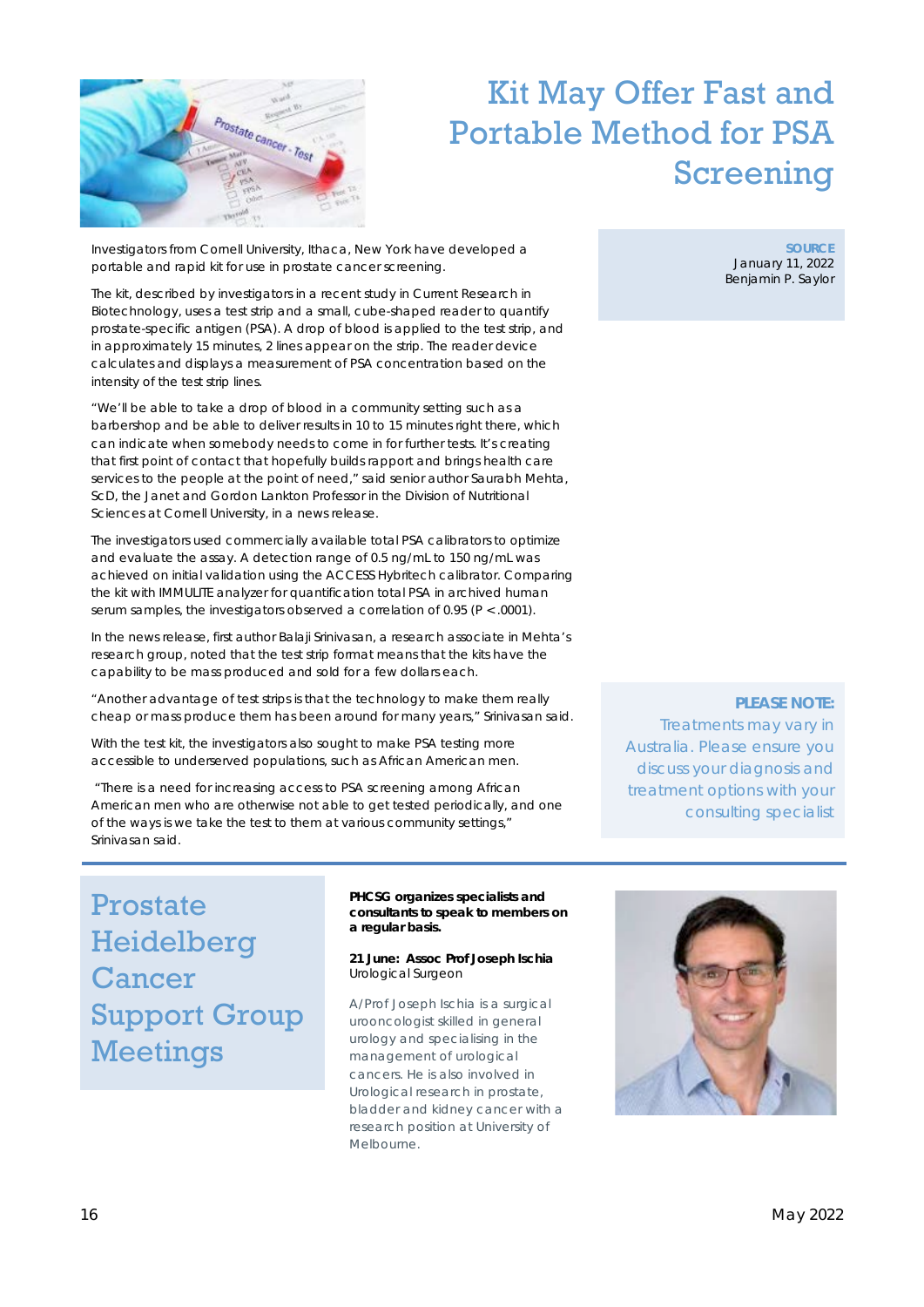## PCa Clinical Trials & Studies

For Further information on current and recruiting trials visit:

https://www.anzup.org.au/content.a spx?page=prostatecancertrialdetails

#### **Phase 3 VERACITY trial launches of sabizabulin in mCRPC** June 26, 2021 Jason M. Broderick

The first patient has been enrolled in the phase 3 VERACITY trial, which is exploring the novel oral cytoskeletal disruptor sabizabulin (VERU-111) in chemotherapy-naïve patients with metastatic castration-resistant prostate cancer (mCRPC) resistant to abiraterone acetate (Zytiga) or enzalutamide (Xtandi).1

The study (NCT04844749) has a target enrollment of 245 patients and is being conducted at more than 45 clinical sites in the United States.

"Unfortunately, advanced prostate cancer patients receiving androgen receptor targeting agents in combination with standard androgen-deprivation therapy will eventually have tumor progression. There is a significant need for new therapies with novel mechanisms of action. Sabizabulin is a novel, oral agent with provocative levels of activity and safety in early studies and we are now prospectively evaluating this agent in a phase 3 study," Robert Dreicer, MD, lead principal investigator for the VERACITY study and deputy director, UVA Cancer Center, director of Solid Tumor Oncology, professor, Medicine: Hematology and Oncology, stated in a press release.

The VERACITY study was launched following positive phase 1b/2 data of sabizabulin in this patient population. Initial efficacy results from the phase 1b/2 trial shared at the 2021 ASCO Annual meeting showed that among 29 patients who received the

recommended phase 2 dose (63 mg/daily), the objective response rate was 20.7% ( $n = 6$ ), including 1 complete response and 5 partial responses.2

The open-label, phase 3 VERACITY trial is randomized patients in a 2:1 ratio to sabizabulin (32 mg daily) or the alternative antiandrogen agent not previously received by the patient (abiraterone or enzalutamide). The primary end point in progression-free survival and key secondary end points included overall survival, response, duration of response, time to chemotherapy, and pain progression.

"We are excited to begin enrolling patients in our open label phase 3 VERACITY clinical trial," Mitchell Steiner, MD, chairman, president, and CEO of Veru Inc., the developer of sabizabulin, stated in the press release. "As we have previously reported, in the Phase 1b/2 clinical trial sabizabulin had significant evidence of tumor efficacy including PSA declines and responses as well as objective and durable tumor responses. Furthermore, sabizabulin was well tolerated without neutropenia. In fact, the safety profile of sabizabulin appears to be similar to what is reported in the package inserts for an androgen receptor targeting agent such as enzalutamide or abiraterone. If the phase 3 is successful, sabizabulin could be the next 'go-to drug' in the largest and growing unmet medical need in men who have metastatic castration resistant prostate cancer and who have developed progression of prostate cancer while being treated with an androgen receptor targeting agent, but prior to using IV chemotherapy."

**644TiP SAABR: Single arm phase II study of abiraterone + atezolizumab + GnRH analog and stereotactic body radiotherapy (SBRT) to the prostate in men with newly diagnosed hormone-sensitive metastatic prostate cancer (mHSPC)** 

#### **Authors:** Rathkopf DE et al.

**Summary:** This poster described the 2-year, single-arm, phase II SAABR study which will examine the effect of combining androgen ablation using abiraterone acetate plus androgen deprivation therapy, with the cytotoxic and immune effects of stereotactic body radiotherapy (SBRT) of the prostate plus the additional effects of anti-PD-L1 immunotherapy using atezolizumab in 42 men with newly diagnosed mHSPC. The primary endpoint is failure-free rate at 2 years.

**Comment:** There is now a desire to accumulate evidence for the role of SBRT or as we know it stereotactic ablative body radiation (SABR) in prostate cancer. Through several high-level clinical trials it has been established that adding either androgen pathway inhibitors or chemotherapy to testosterone suppression can prolong OS for men diagnosed with mHSPC. The STAMPEDE trial has cemented radiation therapy in treatment algorithms by reducing treatment failure rates in locally advanced prostate cancers. Concurrently, some preclinical data has suggested that SABR can induce expression of PD-L1 on tumour and immune cells. Putting these pieces together, the authors wish to test the hypothesis that the combination of testosterone suppression, abiraterone acetate, SABR and the anti-PD-L1 drug atezolizumab may together exert synergistic effects to improve outcomes in men with mHSPC. This was a short report as the trial continues with the primary outcome being the failure-free rate at 2 years (composite endpoint including biochemical failure, radiographic progression or death from any cause). Biopsies will be done in cohorts of patients after starting atezolizumab but before abiraterone, and after initiation of abiraterone and atezolizumab but before SBRT. A total of 42 patients are expected to be enrolled in this study. This seems like an interesting trial and one that will again speak to where the combination of treatment modalities lies.

**Reference: Ann Oncol.** 

**2021;32(Suppl\_5):S672** 

Like all treatment decisions, you have to weigh how you feel about the potential benefits against the potential risks. No one can do that for you.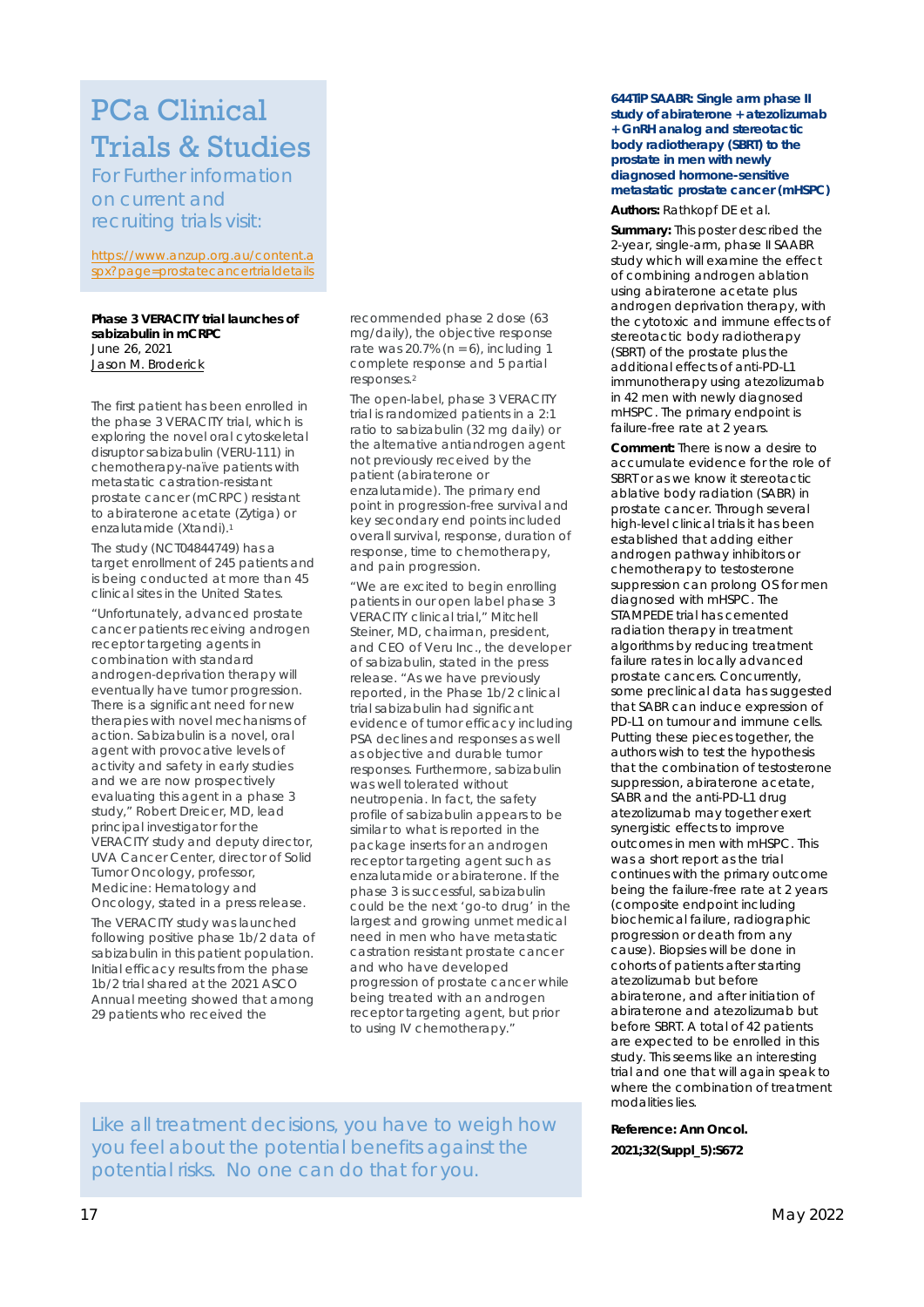### Internet Resources

Members have found the following websites useful

**Prostate Cancer Foundation of Australia** for guides & help https://www.pcfa.org.au https://onlinecommunity.pcfa.org.au/

**Australian Cancer Trials** Information on clinical trials https://www.australiancancertrials.gov.au

**USA Prostate Cancer Foundation (Guide)** PDF guide for men newly diagnosed with PC https://www.pcf.org/guide/

**Us TOO International PCa Education (USA)** USA PC support groups' information & newsletter https://www.ustoo.org

**Cancer Council Victoria** for general support services https://www.cancervic.org.au

**ExMed Cancer Program**  Melbourne based 'best practice' exercise medicine program https://www.exmedcancer.org.au

**ProstMate (PCFA)** A companion to record PC results

**Beyond Blue** for help with depression and anxiety HELPLINE 1300 22 4636

**Continence Foundation of Australia** for assistance with incontinence aids HELPLINE 1800 33 0066

**PCRI Prostate Digest (USA)**  Prostate Cancer Research Institute supporting research and disseminating information to educate and empower patients, families and the medical community https://pcri.org/insights-newsletter

**PAACT Newsletter (USA)** Patient Advocates for Advanced Cancer Treatments http://paact.help/newsletter-signup/

**A Touchy Subject** https://www.youtube.com/chann el/UCdyuxGuAuCWJbe-kZvwVSzQ PHCSG Correspondence

Prostate Heidelberg POB 241 Ivanhoe Vic 3079 prostateheidelberg@gmail.com prostateheidelberg.info

### PHCSG Committee

Mike Waller Convener Max Shub Co-Facilitator Spiros Haldas Library David Bellair Web Site Michael Meszaros Welfare Officer Sue Lawes Secretary/Newsletter

### PHCSG Meetings 2022 10am – 12:30pm

Tues 15 Feb Tues 15 March Tues 19 April Tues 16 May Tues 21 June Tues 19 July Tues 16 August Tues 20 September Tues 18 October Tues 15 November Tues 13 December (the second Tues to avoid the week prior to Xmas. Includes Xmas lunch – subject to COVID restrictions)

The internet is a good source for research but it should not be trusted to give you answers for your personal care. Always speak to your doctor to clarify any medical advice.

**Disclaimer:** *Information in this newsletter is not intended to take the place of medical advice. Please ask your doctor to clarify any details that may be related to your treatment. PHCSG have no liability whatsoever to you in connection with this newsletter.*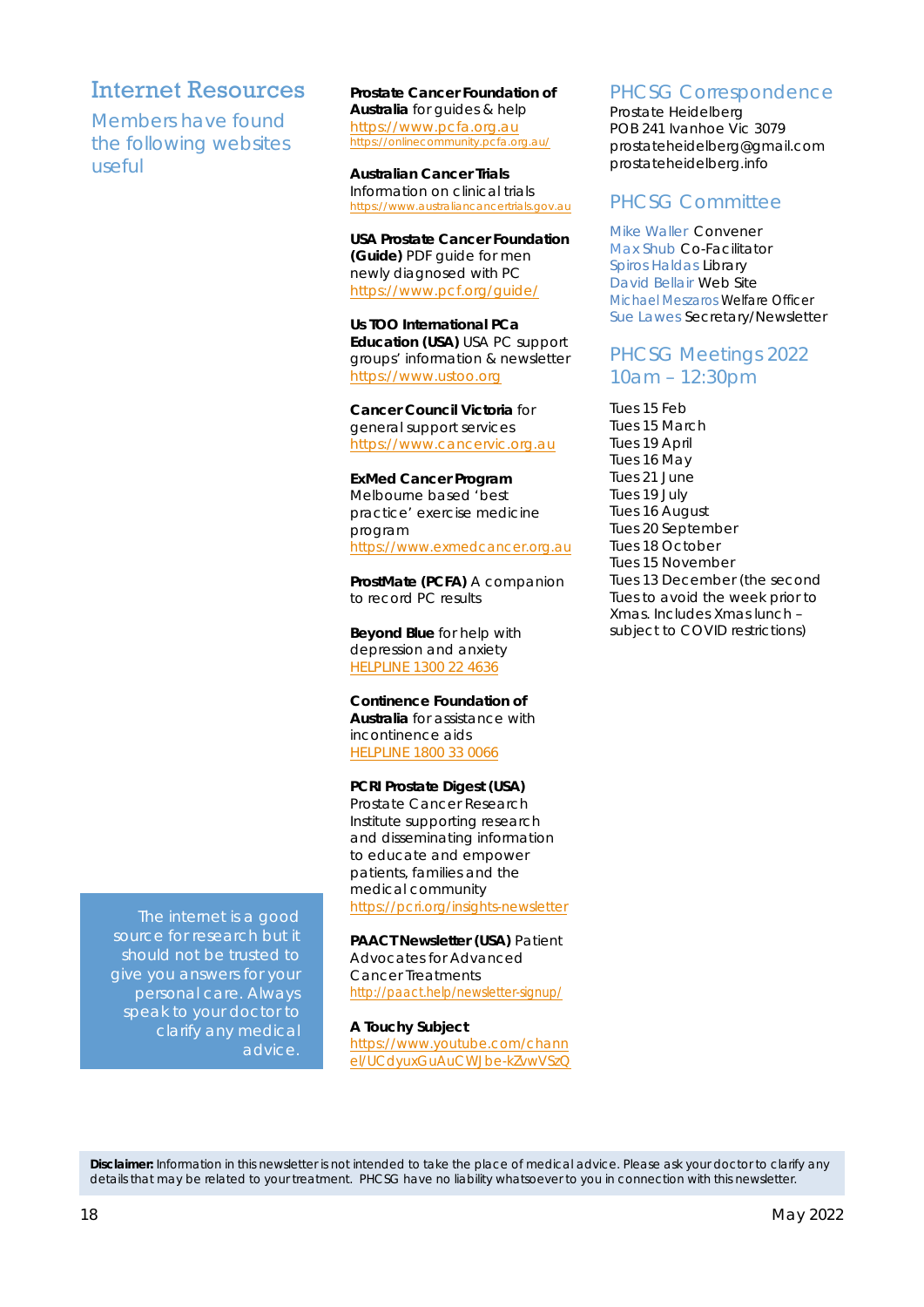### 2022 PHCSG Articles

If you have any feedback or wish to include articles on specific aspects of Prostate Cancer please contact Sue at:

prostateheidelberg@gmail.com

#### **January 2022**

- Links between Gut Microbiome & Aggressive PCa
- Radpid PCa Screening Kits
- How Much Should You Eat?
- Abiraterone/DT Combo Associated with High Metastasis-Free Survival Rate
- Terbiom-161 Clinical Study Collaboration • Electrical Pudendal Nerve Stimulation vs Pelvic Floor Muscle Training
- Identifying PSA Patterns in mHSPC Treated with Abiraterone & Prednisone
- Viagara Linked to Lower Risk of Alzheimer's
- Ductal Adencarcinoma • BAT vs Enzalutamide in MCRPC
- Systemic Therapy Patterns in MCRPC
- Exercise May Stop Disease in its Tracks
- AI Accurately diagnoses PCa
- New Insights into Molecular Drivers of Treatment Resistance in PCa
- Decreased Fracture Rate by Manadating Bone Protecting Agents **February 2022**
- 
- Why Aren't More Men Electing to Have an Orchiectomy?
- Could More Testosterone be the Key to Fighting PCa? Part one
- Inflammation from ADT may Cause Fatigue • Optimal Duration of ADT Depends on the Type
- of Radiation
- How does ADT Affect the Brain?
- Pomegranate may Help Reduce Certain Cancers – Study
- The Perils & Pitfalls of PSA in Advanced PCa • One Man's Mission to Make PCa Fix Open for
- All • Physical exercise can Improve Quality of Life
- Gather My Crew
- Does One Recover Testosterone Faster when Stopping LHRH Antagonist or Agonist?
- Clinical Trials & Studies
- **March 2022**
- Will PSA Testing be Replaced? Novel Screening Approches
- How Bipolar Androgen Therapy Works
- Bipolar Androgen Therapy and the Immune System
- The Role of SBRT
- On Metabolic Syndome, Statin Drugs &
- PCa Progression
- Yoga Improves QoL in Men Newly
- Diagnoses with PCa The Trials & Tribulations of Managing Men with mHSPCa
- How Enzalutamide Impacts QoL in Metastatic Cancer
- Low-meat and Meat-free Diets associated with lower overall cancer risk
- Transdermal Oestradiol for Androgen Suppression
- PCa Test Cuts False Positives
- Trial to Evaluate Men Starting ADT
- Who goes on ADT with RT to Treat
- Intermediate Risk PCa
- Darolutamide & Surival in mHSPC
- Effect of High Dose Vitamin D on Bone Density & Strength
- How Important is Bone Mineral Density for Men on ADT
- Bipolar Androgen Therapy A Patient's Guide
- The D-Health Trial Effect of Vitamin D on **Mortality**
- Does Estradiol Improve Cognitive Function for men on ADT?
- SBRT or Convemntional RT for Macroscopic
- Prostate Bed Recurrence To continue ADT - or Not?
- Biochemical Definition of Cure with
- Brachytherapy of PCa
- New Radiotracer increases Accuracy
- Less Meat, Less PCa? • PCa's Sweet Tooth
- RP vs RT in Ductal Carcinoma of Prostate
- Survival after RP vs RT in Nodai Positive PCa
- **April 2022**
- Apalutamide no on the PBS The Benefit of Exercise
- Ex Med and Hospital exercise programs for patients wit PCa
- Gut Environment changes due to ADT • Effect of Statins on Advanced PCa or
- abiraterone/enzalutamide Researchers identify five types of bacteria in
- men with aggressive PCa • Curative treatments didn't work – what should I do?
- Molecular Mechanisms of Coffee on PCa
- ADT use & duration with RT for Localised PCa
- Association of Muscle Mass after RP Is ADT Necessary when you take Abiraterone?
- Obesity Linked to Improved Survival in Advanced PCa
- A Novel Oral Cytoskeleton Disruptor –
- experimental drug Sabizabulin Survival Benefit to Debulking with radiation
- QoL in mHSPC men taking Enzlautamide
- Cleveland Clinic Study Links Microbiome to Aggressive PCa
- Portable Method for PSA Screening • Clinical Trials
- 

**Disclaimer:** *Information in this newsletter is not intended to take the place of medical advice. Please ask your doctor to clarify any details that may be related to your treatment. PHCSG have no liability whatsoever to you in connection with this newsletter.*